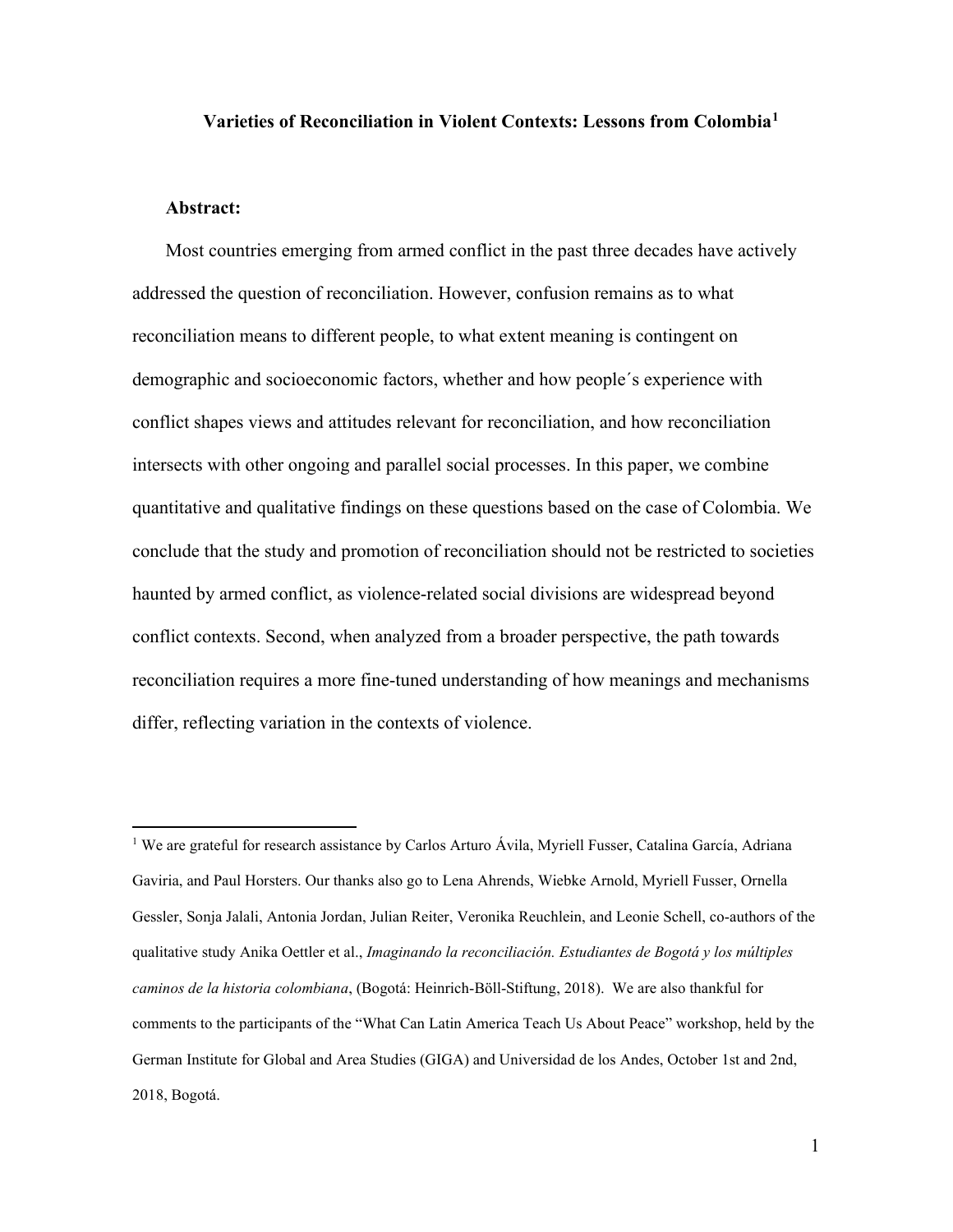# **Keywords:**

Reconciliation, violence, peace, armed conflict, Colombia, attitudes

Anika Oettler

Philipps Universität Marburg

Angelika Rettberg

Universidad de los Andes

"De las veinte personas que pueden usar la palabra [*reconciliación*] hay por lo menos dieciocho ideas diferentes de lo que quiere decir." ("Of twenty people using the word reconciliation, there are at least eighteen different ideas of what it means." Interview with human rights activist, Guatemala<sup>[2](#page-1-0)</sup>)

# **Introduction**

Most countries emerging from armed conflict in the past three decades have actively addressed the question of reconciliation. Sustaining peace, the argument goes, requires restoring or establishing social relations in previously divided societies. Scholars of reconciliation have linked the importance of reconciliation to economic development, greater productivity and reduced crime.<sup>[3](#page-1-1)</sup> Reconciliation projects rank high in value of

<span id="page-1-0"></span><sup>2</sup> Anika Oettler, *Erinnerungsarbeit und Vergangenheitspolitik in Guatemala*. (Frankfurt a.M.: Vervuert, 2004).

<span id="page-1-1"></span><sup>3</sup> For a summary of these arguments, see Juan Esteban Ugarriza and Angelika Rettberg, 'Reconciliation: A Comprehensive Framework for Empirical Analysis', *Security Dialogue*, 47, no.6 (December 2016): 517 – 540.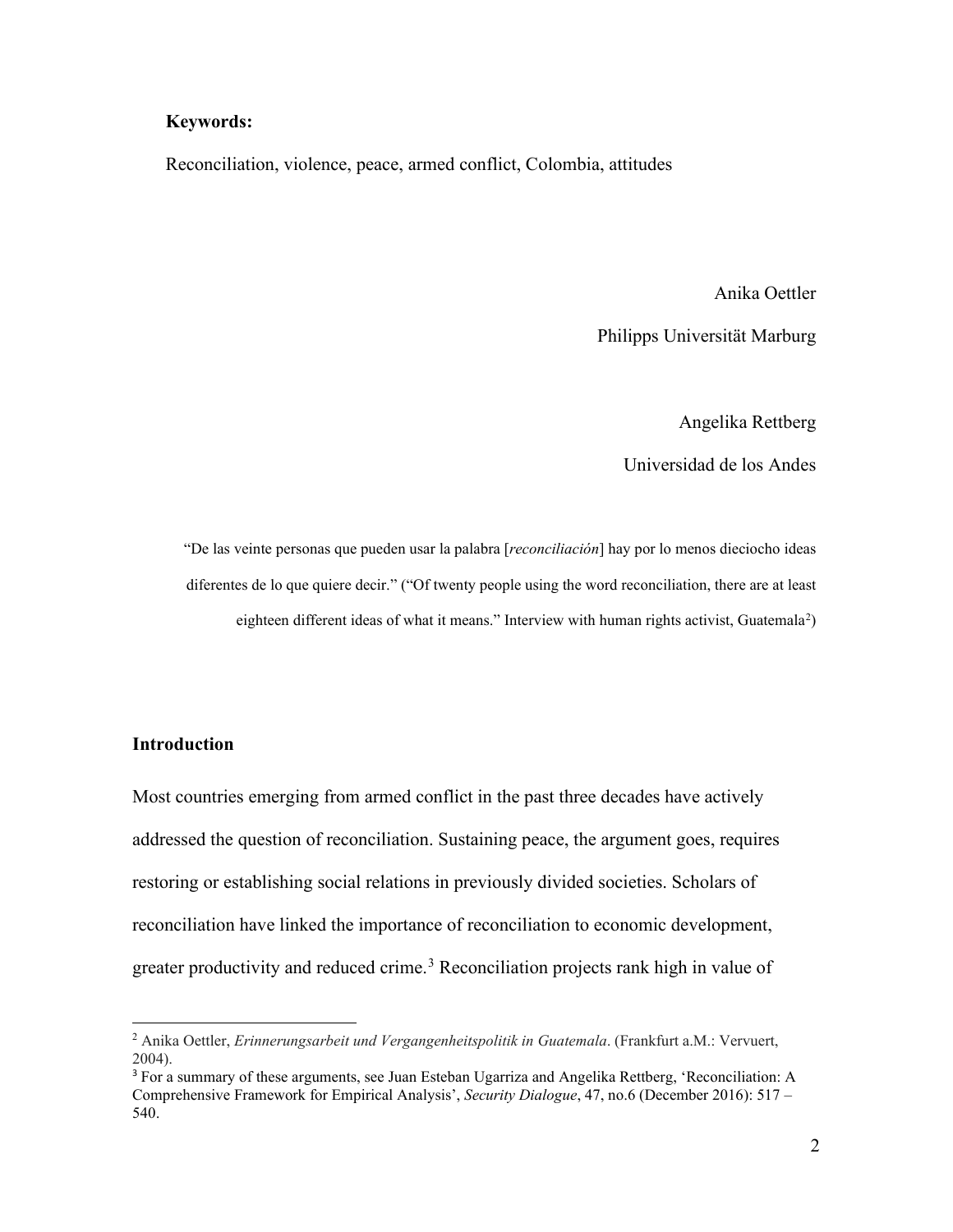projects receiving donor funding<sup>[4](#page-2-0)</sup>. However, despite growing interest in reconciliation, confusion remains as to what it means to different people, to what extent meaning is contingent on demographic and socioeconomic factors, whether and how people´s experience with conflict shapes views and attitudes relevant for reconciliation<sup>[5](#page-2-1)</sup>, and, finally, how reconciliation intersects with other ongoing and parallel social processes.<sup>[6](#page-2-2)</sup> The challenge of reconciliation arises from a variety of past and present collective violences across the spectrum of armed conflicts, dictatorships, and disintegration under the pressure of organized crime and violent tensions. In many cases, waves of criminal and social violence have superseded the political violence of the 19[7](#page-2-3)0s and 1980s.<sup>7</sup> When political violence gives way to chronic violence, it deeply affects social relationships, "or conversely, those relationships are already contaminated by violence which is then further

<span id="page-2-0"></span><sup>4</sup> Martina Fischer, 'Transitional Justice and Reconciliation: Theory and Practice' in *Advancing Conflict Transformation: The Berghof Handbook II*, ed. Beatrix Austin, Martina Fischer and Hans. J. Giessmann, (Opladen/Framington Hills: Barbara Budrich Publishers, 2011), 406-430.

<span id="page-2-1"></span><sup>5</sup> Enzo Nussio, Angelika Rettberg & Juan Esteban Ugarriza,'Victims, Non-Victims, and Their Opinions on Transitional Justice: Evidence from the Colombian Case', *International Journal of Transitional Justice*, 9, no.2 (2015): 1–19.

<span id="page-2-2"></span><sup>6</sup> John Darby, 'Reconciliation (Reflections from Northern Ireland and South Africa)' in *Palgrave advances in peacebuilding. Critical developments and approaches, ed.* Oliver P. Richmond (Basingstoke/New York: Palgrave MacMillan, 2010), 294–306.

<span id="page-2-3"></span><sup>7</sup> For the Central American case, see Anika Oettler, 'The Central American Fear of Youth', *International Journal of Conflict and Violence*, 5, no.2 (2011): 261-276, and Sebastian Huhn, Anika Oettler and Peter Peetz, 'La construcción de realidades inseguras. Reflexiones acerca de la violencia en Centroamérica' in *Revista de Ciencias Sociales* no.117-118, (2007):73–89.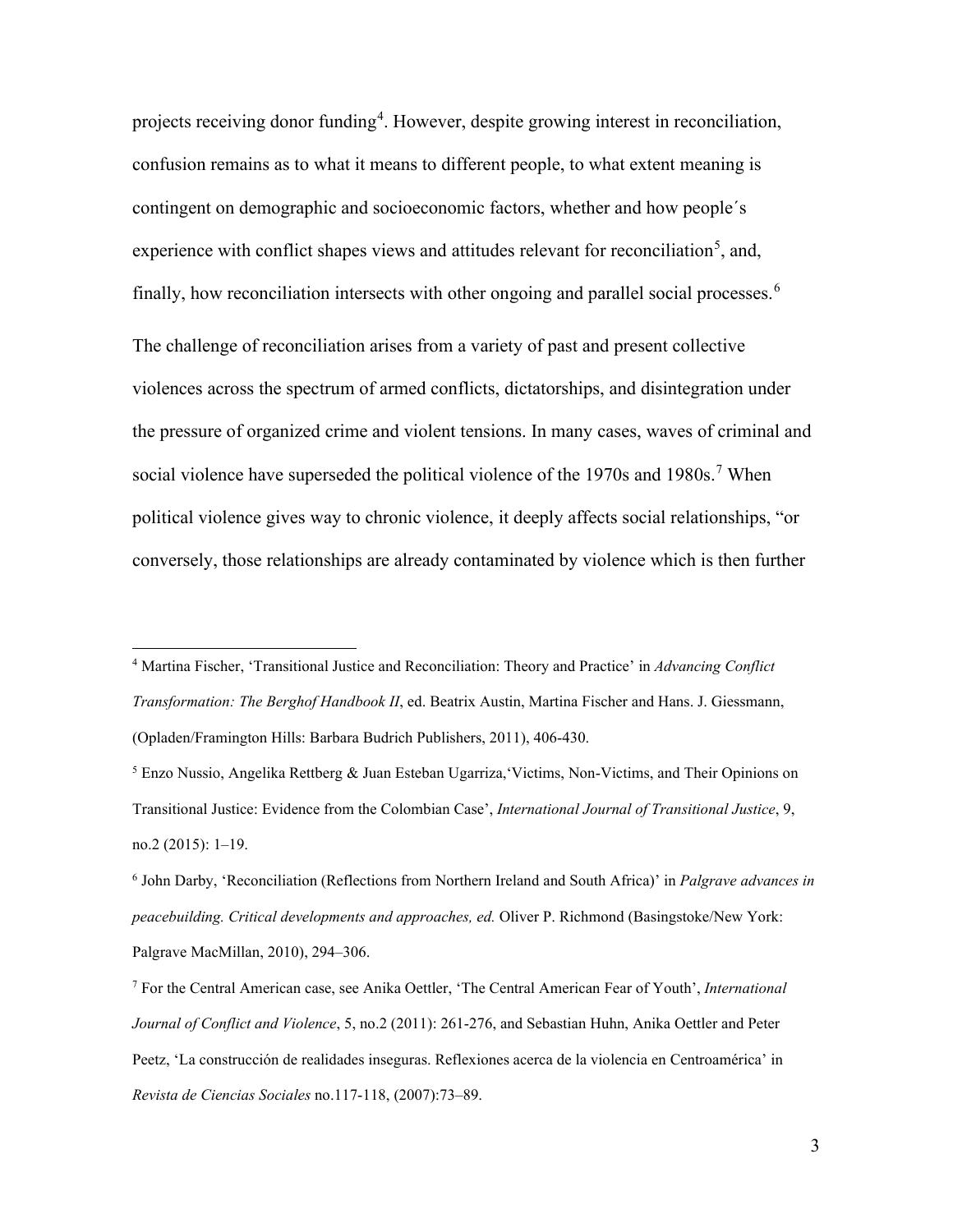reproduced"<sup>[8](#page-3-0)</sup>. Political as well as chronic forms of violence undermine social relations. They are associated to social cleavages and grievances affecting people´s wellbeing, ability to share social space, as well as disruptive economic and political processes. Different forms of violent crime—such as lynchings, violence against women, gang violence, the drug trade, violence against ethnic minorities and LGBTI individuals, environmental conflicts, and urban violence—, all of which reflect and effect profound social divisions, illustrate this point. According to Simpson, "understanding the peace and conflict continuum as a system acknowledges cyclical patterns of conflict in which the boundaries of pre- and post-conflict phases are inevitably blurred. But it also offers a range of different and innovative points of engagement for building or supporting reconciliation efforts at different points in the conflict cycle"<sup>[9](#page-3-1)</sup>. The need for reconciliation does thus not appear to be restricted to conflict-affected societies. However, the academic literature has failed to pay attention to how these different forms of violence—which may or not be related to armed conflict, pose challenges in terms of reconciliation.

In this paper, we follow a mixed-method approach to acknowledge both the need to understand better the contents and mechanisms of reconciliation in contexts marked by multi-faceted and long-lasting collective violences, and to broaden the scope of the contexts in which these issues are explored. Our argument is twofold: First, the study and promotion of reconciliation should not be restricted to societies haunted by armed conflict,

<span id="page-3-0"></span><sup>8</sup> Jenny Pearce, *Violence, Power and Participation: Building Citizenship in Contexts of Chronic Violence* (Brighton: Institute of Development Studies Working Paper, 2007), quote at p. 19.

<span id="page-3-1"></span><sup>9</sup> Graeme Simpson, 'Foreword' in *Making peace with the past. Transforming broken relationships*, ed. Mark Salter und Zahbia Yousuf (London: Conciliation Resources, Accord Insight 3, 2016), 5–6, quote at p. 6.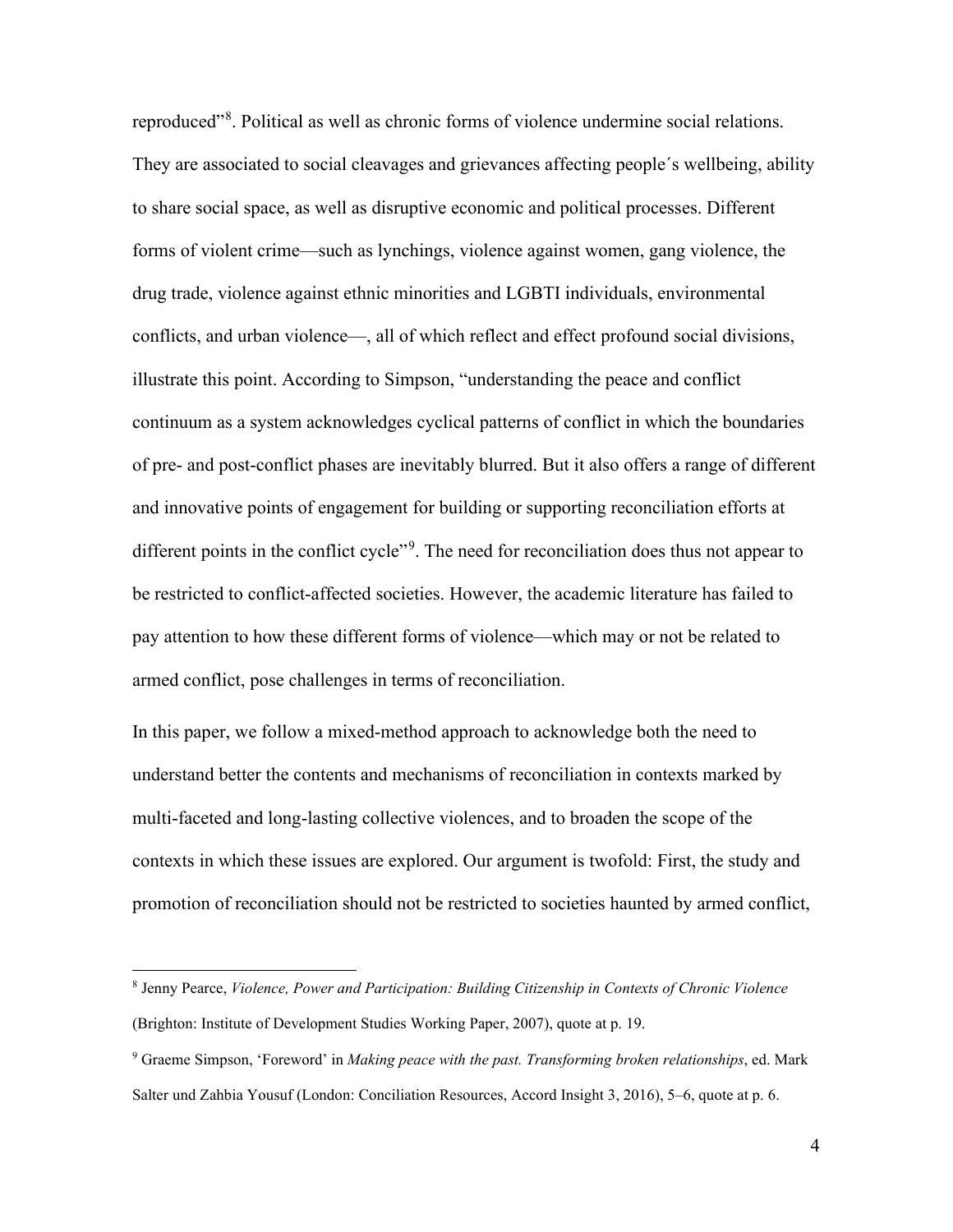as violence-related social divisions are widespread beyond conflict contexts. While the global trend is to frame reconciliation issues in the context of victim-centered transitional justice<sup>[10](#page-4-0)</sup>, we propose a broader perspective reaching beyond the welfare and identity of victims in order to engage broader social relations at different levels (micro-macro, regional, etc.) and to probe reconciliation concerns in contexts of chronic violence. Second, when analyzed from a broader perspective, the path towards reconciliation requires a more fine-tuned understanding of how meanings and mechanisms differ, reflecting variation in the contexts of violence.

Latin America offers a unique context to study the varieties of reconciliation. Not only is it the most violent region in the world, but it also combines legacies of armed conflict and dictatorship with a variety of present violence. Most notably, in many countries, nonconflict-related violence is of growing concern. Mexico, for instance, is witnessing the drug war and the cartels' fight for territory and drug routes, a wave of gender-based violence<sup>[11](#page-4-1)</sup>, and the continuity of state repression and enforced disappearances, with the 2014 kidnapping and killing of 43 students in Ayotzinapa being an emblematic case<sup>[12](#page-4-2)</sup>. While in some contexts (such as Venezuela, Jamaica, and Brazil), the evolution of street gangs and organized crime and the escalation of youth violence is a major concern<sup>13</sup>, other cases, such as Ecuador, Peru and Bolivia, are characterized by socio-environmental

<span id="page-4-0"></span> $10$  Thorsten Bonacker, Anika Oettler & Christoph Safferling, 'Valorising Victims' Ambivalences in Contemporary Trends' in *Transitional Justice. Victims of International Crimes: An Interdisciplinary Discourse*, ed. Thorsten Bonacker and Christoph Safferling (The Hague: Asser Press/ Springer, 2013), 279– 296.

<span id="page-4-1"></span><sup>&</sup>lt;sup>11</sup> Marcela Lagarde y de los Ríos, 'Preface: Feminist Ways for Understanding Feminicide: Theoretical, Practical and Legal Construction' in *Terrorizing Women Feminicide in the America*s, ed. Rosa-Linda Fregoso and Cynthias Bejarano (Durham: Duke University Press ,2010): xi–xxv.

<span id="page-4-2"></span> $12$  Neldon Arteaga Botello, "It Was the State": the Trauma of the Enforced Disappearance of Students in Mexico', *International Journal of Politics, Culture, and Society* (2018), https://doi.org/10.1007/s10767-018- 9297-7.<br><sup>13</sup> Gareth A. Jones and Dennis Rodgers, *Youth violence in Latin America: gangs and juvenile justice in* 

<span id="page-4-3"></span>*perspective* (London: Palgrave Macmillan, 2009).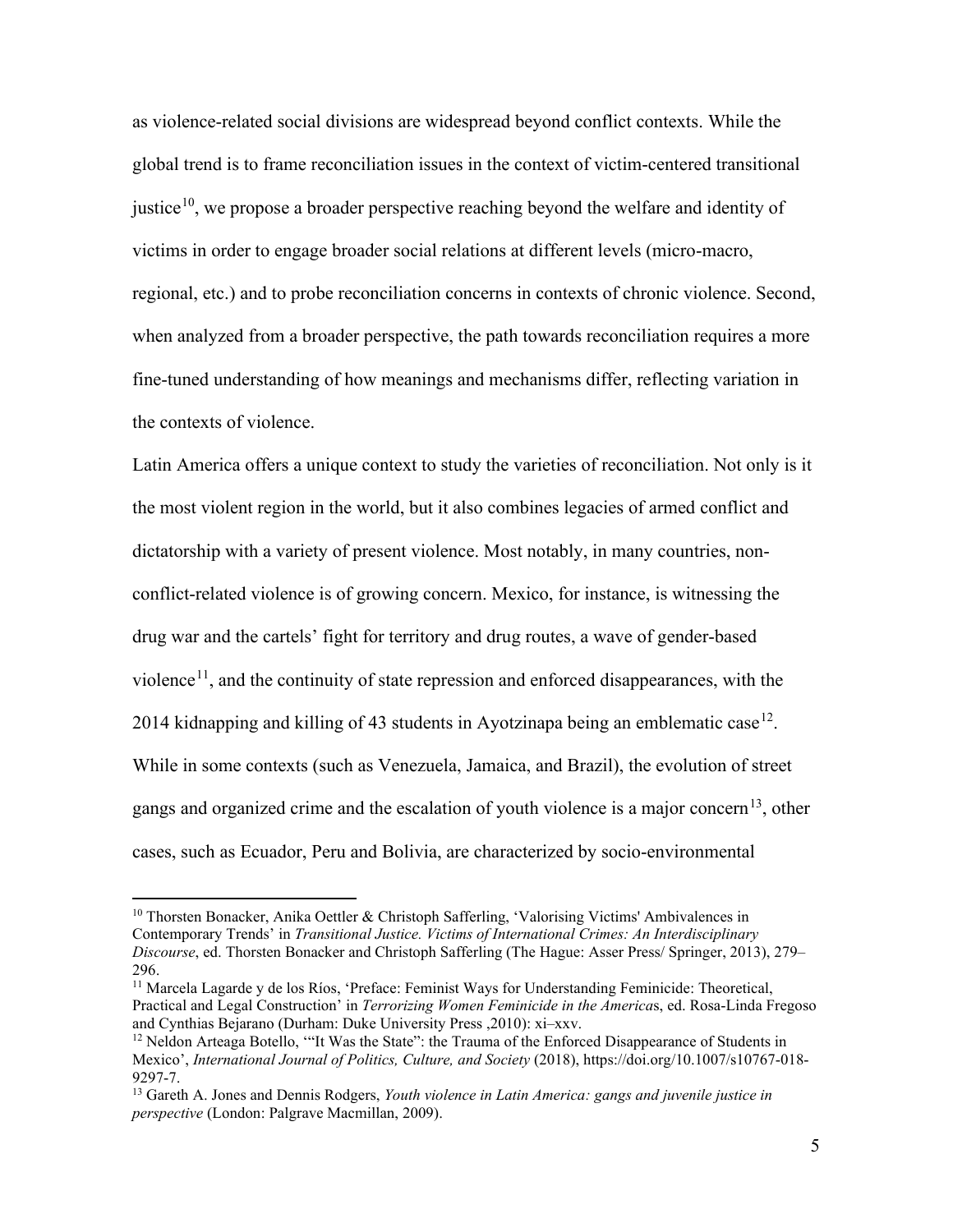conflicts in the context of extractive activities<sup>[14](#page-5-0)</sup> or urban insecurity (see Jones in this issue). In this sense, the region´s challenges in terms of building sustained peace amidst high complexity include not only overcoming the legacies of war but addressing the impact of ongoing forms of violence on societies' perspectives for reconciliation. Colombia—which in 2016 achieved a landmark peace agreement with the strongest and largest remaining guerrilla group in the Western Hemisphere—may be mistaken for "only" a country emerging from war. The vast institutional effort to address the legacy of mass violence (see below), however, may overshadow the fact that conflict intensity had been diminishing for the past fifteen years, progressively fading from the average (mostly urban) Colombian's concerns (having been taken over by unemployment and security).<sup>[15](#page-5-1)</sup> Thus, the country today reflects and is marked by many of the same social processes and resulting tensions occurring elsewhere in the Latin American region. It will therefore be showcased here as an example of how reconciliation is linked to conflict dynamics, but also throws light on the complexity of the meanings, sources, and possible mechanisms of reconciliation resulting from social, political, and economic variables beyond the country's experience with conflict.<sup>[16](#page-5-2)</sup>

In order to develop our argument, we first provide a conceptual journey of the term "reconciliation". We then present some stylized facts on the Colombian case. Next, we discuss the findings of the Latin American Public Opinion Project (LAPOP) survey on questions related to reconciliation in Colombia (a quantitative contribution) and the

<span id="page-5-0"></span><sup>14</sup> Kristina Dietz and Bettina Engels, ed., *Contested Extractivism. Society and the State: Struggles over Mining and Land* (London: Palgrave Macmillan, 2017).

<span id="page-5-2"></span><span id="page-5-1"></span><sup>&</sup>lt;sup>15</sup> Cohen, Lupu, and Zechmeister, The Political Culture of Democracy in the Americas 2016/2017 (2017). 16Angelika Rettberg, *Peace-Making as a Struggle Over the Social Contract: Challenges and Opportunities of the Peace Agreement in Colombia* (June 29, 2018).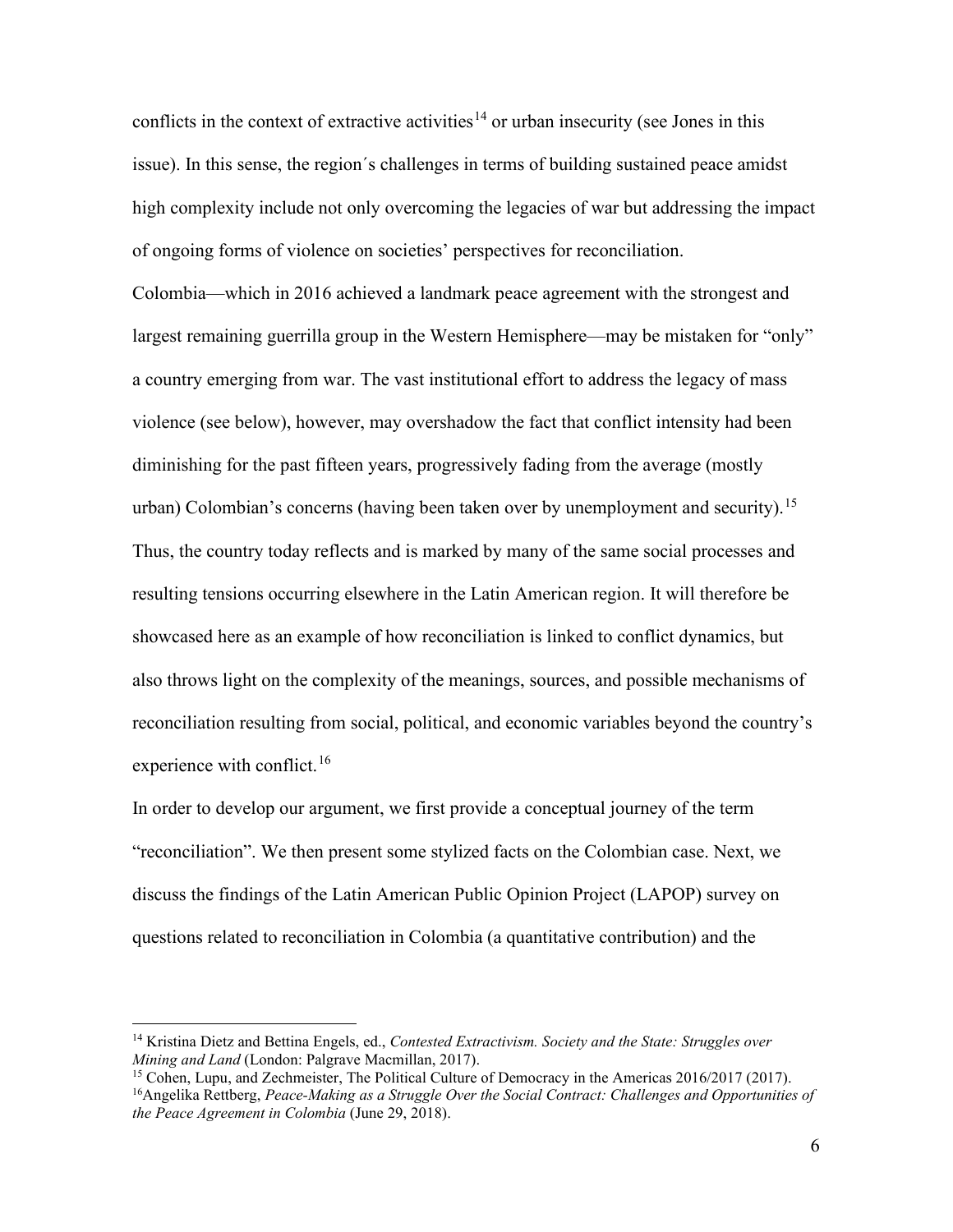findings of a qualitative study conducted with Colombian students by one of the coauthors. The results of both sources suggest similarities regarding the need to produce more nuanced understandings of what reconciliation means in different contexts as well as the need to consider the paths between different social, economic and political factors, violence, and reconciliation. We discuss these issues in a combined manner before concluding and laying out the questions of an emerging research agenda.

## **Reconciliation: A Conceptual Journey**

Since this paper deals specifically with people and social relations rather than institutions, we employ the term "reconciliation". In peace and conflict studies, the term "transitional justice" has risen into prominence and there is widespread confusion about the conceptual dividing line between "reconciliation" and "transitional justice". The term "transitional justice" refers to a set of judicial and non-judicial institutions and mechanisms of dealing with past human rights violations and acts of violence: truth commissions, trials, reparations, and memory projects.<sup>[17](#page-6-0)</sup> Although the ideas of reconciliation and transitional justice overlap<sup>[18](#page-6-1)</sup>, there are important differences. Most notably, the concept of reconciliation transcends institutional boundaries and engages broader social relations at different levels (e.g. interpersonal, intergroup, national) and in different contexts (e.g. geographic, political, socio-economic). In Bloomfield's words "reconciliation is not one instrument among several, including justice, healing, truth-telling, and reparations. Rather

<span id="page-6-0"></span><sup>17</sup> Susanne Buckley-Zistel, Teresa Koloma Beck, Christian Braun and Friederike Mieth, 'Transitional Justice Theories: An Introduction', in *Transitional Justice Theories,* ed. Susanne Buckley-Zistel, Teresa Koloma Beck, Christian Braun and Friederike Mieth (Abington: Routledge, 2014), 1-16, quote at p. 1.

<span id="page-6-1"></span><sup>18</sup> M. Fischer, 'Transitional Justice and Reconciliation' 415.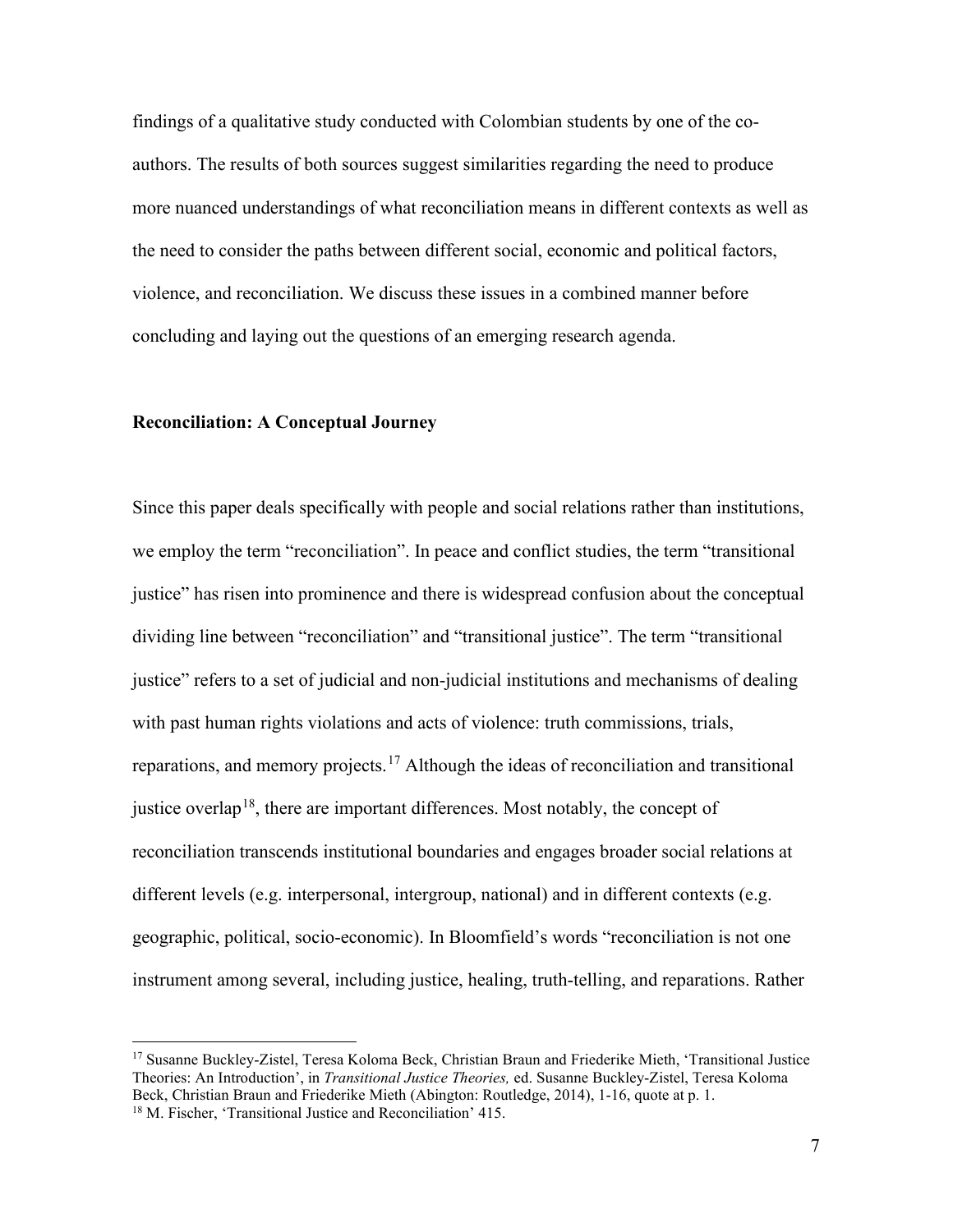it is the overall relationship-oriented process within which these diverse instruments are the constitutive parts."<sup>[19](#page-7-0)</sup>

## *The meanings of reconciliation*

The term "reconciliation" is a floating signifier, a term that is susceptible to semantic transformation and to newly emerging meanings. According to Bloomfield, "there is still no clearly agreed definition of what that term encompasses, what it excludes, where it links with other post-conflict initiatives, how or if it functions, or what its goal is $"^{20}$ . Although there is a bourgeoning literature on the term, confusion remains<sup>[21](#page-7-2)</sup>. In academic, political, and everyday usage, the term has come to mean different things, and it even appears to have an ideological function in certain contexts, covering up responsibilities and serving as a justification for amnesty and closure. Sánchez, for instance, warns: "The reconciliation of the elites, their self-amnesty, leaves the victims with the only certainty about a senseless

<span id="page-7-0"></span><sup>19</sup> David Bloomfield, *On good terms. Clarifying reconciliation* (Berlin: Berghof-Forschungszentrum für Konstruktive Konfliktbearbeitung, 2006), quote at p.11.

<span id="page-7-1"></span><sup>20</sup> D. Bloomfield, 'On good terms'*,* 5.

<span id="page-7-2"></span><sup>&</sup>lt;sup>21</sup> Donna Pankhurst, 'Issues of justice and reconciliation in complex political emergencies. Conceptualising reconciliation, justice and peace', *Third World Quarterly* 20, no.1 (1999): 239–255, Arie Nadler, 'Intergroup Reconciliation: Definitions, Processes, and Future Directions' in *The Oxford handbook of intergroup conflict,*  ed., Linda R. Tropp (Oxford/ New York: Oxford University Press, 2012): 291–308, James L. Gibson, 'The Contributions of Truth to Reconciliation', *Journal of Conflict Resolution* 50, no.3 (2016): 409–432.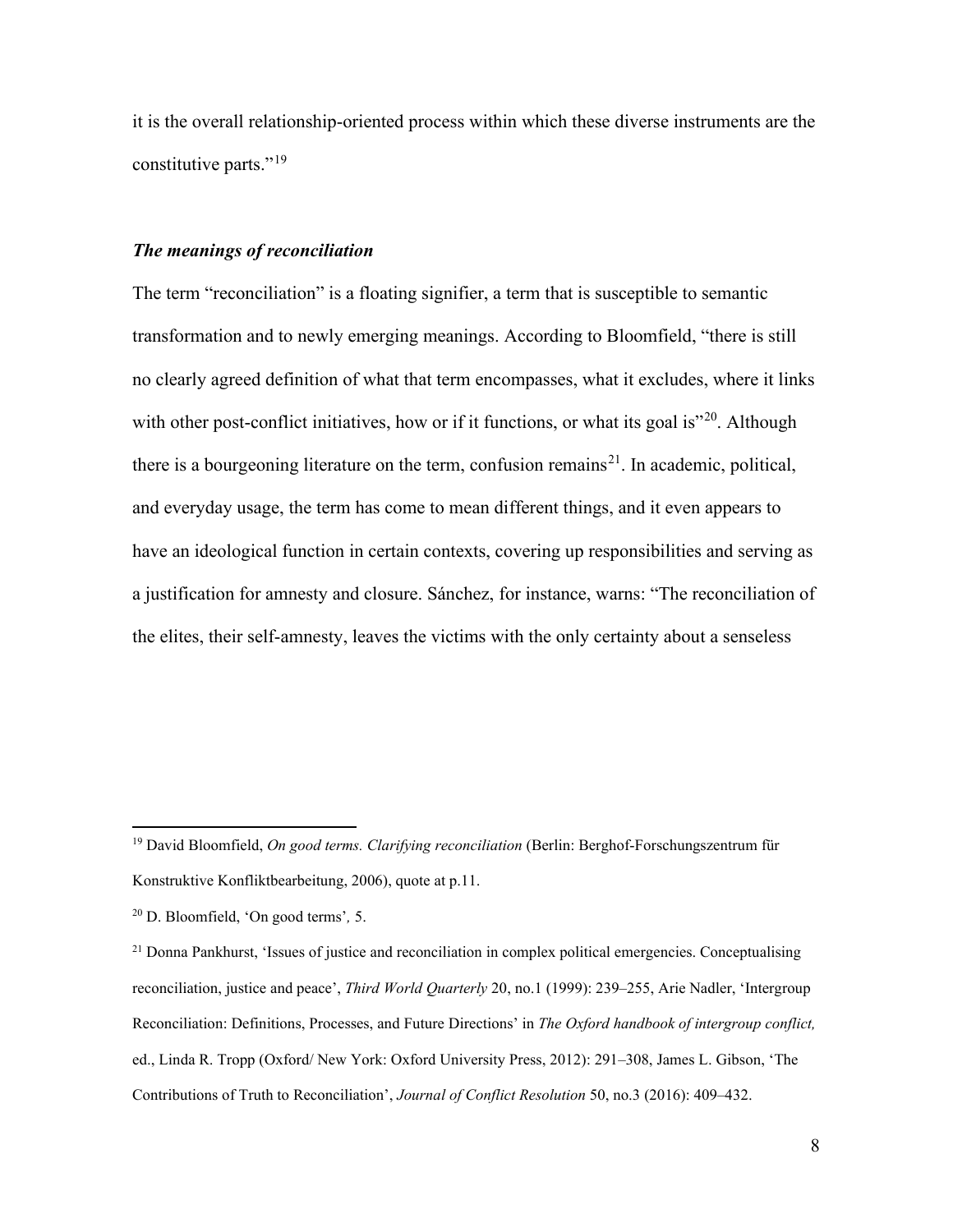fratricidal war, a collective embarrassment you don't even talk about"<sup>22</sup>. These ideological usages of the term, however, do not result in a general void of meaning.

On the contrary, reconciliation is a key normative concept in peacebuilding theory and practice. The title of one of the texts most often cited in reconciliation research — Lederach's "Building Peace: Sustainable Reconciliation in Divided Societies"<sup>23</sup>— points to two important aspects. First, "reconciliation" is essentially linked to peace, whether as mechanism or goal. Second, reconciliation as a concept has overtones of overcoming societal divisions.

Most of the literature on reconciliation deals with collective practices taking place *after* a period of violent conflict<sup>[24](#page-8-2)</sup>. In general, much of the literature on "reconciliation" is part of

<span id="page-8-1"></span><sup>23</sup> John Paul Lederach, *Building peace. Sustainable reconciliation in divided societies* (Washington, DC: United States Institute of Peace Press, 1997).

<span id="page-8-2"></span><sup>24</sup> David Bloomfield, *Reconciliation after violent conflict. A Handbook.* (Stockholm: International Institute for Democracy and Electoral Assistance, 2005). Brandon Hamber, *Transforming Societies after Political Violence. Truth, Reconciliation, and Mental Health*. (New York: Springer-Verlag, 2009), Luc Huyse and Marc Salter, *Traditional justice and reconciliation after violent conflict. Learning from African experiences.*  (Stockholm: International Institute for Democracy and Electoral Assistance, 2008), Martha Minow, *Between vengeance and forgiveness. Facing history after genocide and mass violence* (Boston: Beacon Press, 2003). Andrew Rigby, *Justice and reconciliation. After the violence* (Boulder: Lynne Rienner, 2001), Ervin Staub, 'Reconciliation after Genocide, Mass Killing, or Intractable Conflict. Understanding the Roots of Violence, Psychological Recovery, and Steps toward a General Theory', *Political Psychology 27*, no.6 (2006): 867–894.

<span id="page-8-0"></span><sup>22</sup> Gonzalo G. Sánchez, *Guerras, memoria e historia* (Medellín: La Carreta Editores E.U., 2014), quote at p.83 (own translation).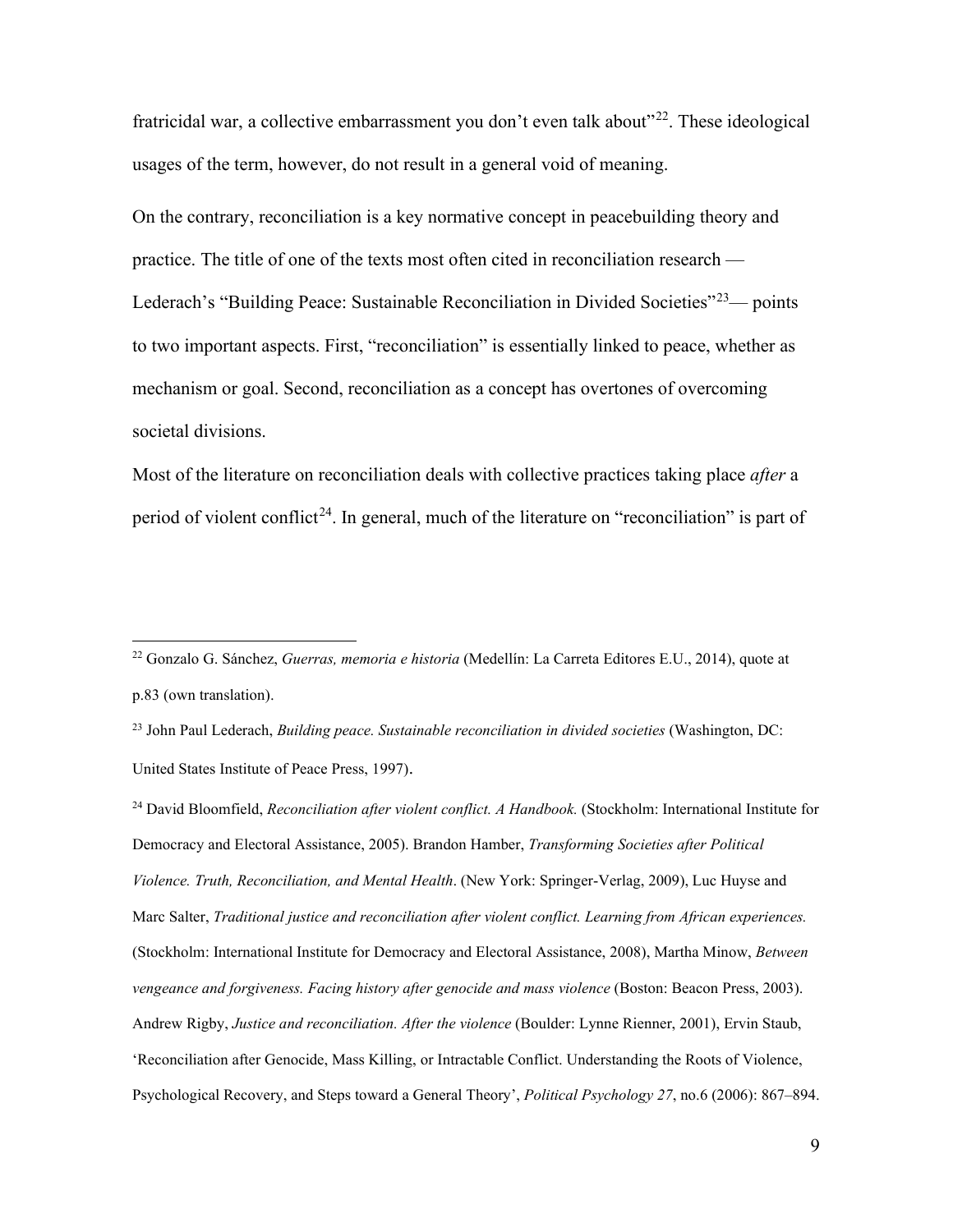the expanding literature in the field of transitional justice studies<sup>[25](#page-9-0)</sup>, with Rwanda, South Africa, and Peru being some of the most prominent cases. In this vein, reconciliation is often framed as political reconciliation in the context of democratic transition and consolidation<sup>[26](#page-9-1)</sup>. As with regard to transitional justice, there is a growing consensus on criticizing one-size-fit-all approaches to reconciliation<sup>[27](#page-9-2)</sup>, and current debates focus on issues such as multiculturalism, the micro-politics of reconciliation, gender, and spatiality. On the other hand, there is an important debate in psychology<sup>[28](#page-9-3)</sup> focusing on intergroup conflicts and reconciliation in cases that are often characterized by ongoing conflict (e.g. Israel-Palestine). In this sense, reconciliation (as an outcome) tends to be understood as

<span id="page-9-1"></span><sup>26</sup> James L. Gibson, 'The Contributions of Truth to Reconciliation', *Journal of Conflict Resolution* 50, no.3, (2016): 409–432., Ernesto Verdeja, 'The Elements of Political Reconciliation' in *Theorizing post-conflict reconciliation. Agonism, restitution and repair*, ed. Alexander Keller Hirsch (London: Interventions, 2012): 166–181, Andrew Schaap, 'Political Reconciliation Through a Struggle for Recognition?', *Social & Legal Studies* 13, no.4(2016): 523–540.

<span id="page-9-0"></span><sup>&</sup>lt;sup>25</sup> Anika Oettler, 'Comparing What to What? Intersecting Methodological Issues in Comparative Area Studies and Transitional Justice Research', *Middle East - Topics & Arguments*, no.4 (2015): 38–49.

<span id="page-9-2"></span><sup>&</sup>lt;sup>27</sup> G. Simpson, 'Foreword', James Hughes and Denisa Kostovicova, Introduction: rethinking reconciliation and transitional justice after conflict*, Ethnic and Racial Studies*, 41, no.4, (2018): 617–623, Nevin T. Aiken, 'Rethinking reconciliation in divided societies: A social learning theory of transitional justice' in *Transitional Justice Theories*, ed. Susanne Buckley-Zistel, Teresa Koloma Beck, Christian Braun and Friederike Mieth (Abingdon: Routledge, 2014), 40–65.

<span id="page-9-3"></span><sup>&</sup>lt;sup>28</sup> A. Nadler, 'Intergroup Reconciliation', E. Staub, 'Reconciliation after Genocide', Ervin Staub, Laurie Anne Pearlman, Alexandra Gubin and Athanase Hagengimana, 'Healing, Reconciliation, Forgiving and the Prevention of Violence after Genocide or Mass Killing. An Intervention and Its Experimental Evaluation in Rwanda', *Journal of Social and Clinical Psychology* 24, no.3 (2005): 297–334.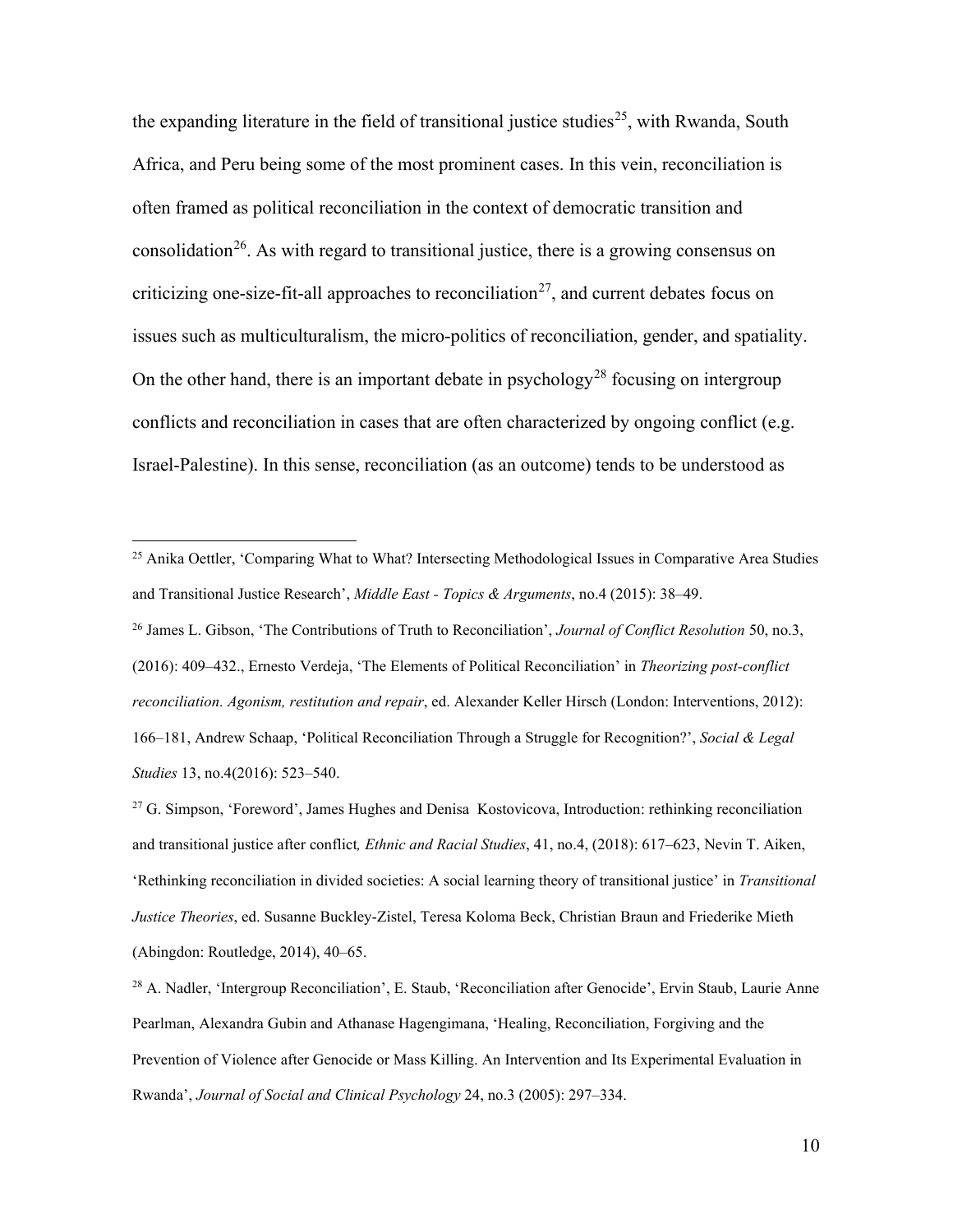consisting "of mutual recognition and acceptance, invested interests and goals in developing peaceful relations, mutual trust, positive attitudes, as well as sensitivity and consideration for the other party's needs and interests"<sup>[29](#page-10-0)</sup>.

In their systematic revision of 162 articles and books, Rettberg and Ugarriza<sup>[30](#page-10-1)</sup> five common approaches to the concept: as a rhetorical resource without concrete meaning, as a synonym of neighboring floating signifiers (such as peace), as a multivocal and imprecise term, as a goal, and as a process. Bloomfield<sup>[31](#page-10-2)</sup> distinguishes between reconciliation as a process or outcome, reconciliation as relationship-building and co-existence, reconciliation as a political process most often linked to democratization and justice, and reconciliation as top-down and bottom-up approaches. As these examples demonstrate, the field is characterized by a lack and a surplus of meaning at the same time.

Based on Rettberg & Ugarriza<sup>[32](#page-10-3)</sup> and the systematic review of an extended database of 400 articles and books, we propose the following adjusted multidimensional typology of the discursive field (table 1).

### Insert table 1 here.

<span id="page-10-0"></span><sup>&</sup>lt;sup>29</sup> Daniel Bar-Tal and Gemma H. Bennink, 'The Nature of Reconciliation as an Outcome and as a Process' in *From conflict resolution to reconciliation*, ed. Yaacov Bar-Siman-Tov (New York: Oxford University Press, 2004), 11–38, quote at 15.

<span id="page-10-1"></span><sup>30</sup> A. Rettberg and J. Ugarriza, 'Reconciliation', 519-520.

<span id="page-10-2"></span><sup>&</sup>lt;sup>31</sup> D. Bloomfield, 'Reconciliation'.

<span id="page-10-3"></span><sup>&</sup>lt;sup>32</sup> A. Rettberg and J. Ugarriza, 'Reconciliation'.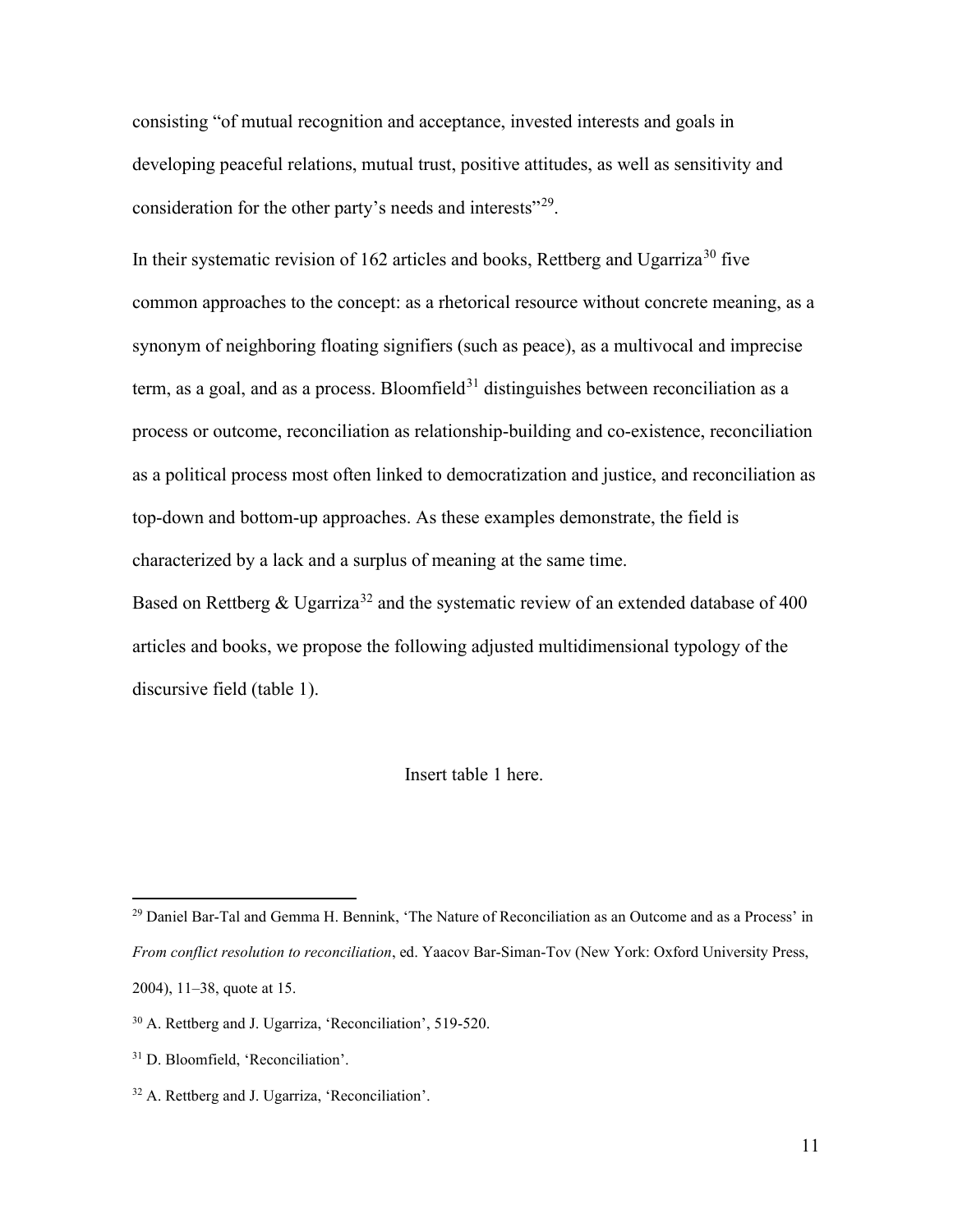This typology points to the different terms and perspectives coming into play when reflecting upon the meanings of reconciliation. In light of the vagueness and multifaceted nature of debates on reconciliation, we do not take a precise definition as our conceptual point of departure, but this multidimensional framework that is better suited to substantiate our argument. We presume that people's understandings of reconciliation depend on many variables. In the following paragraphs, we will take some of the core issues and dimensions of international debates on reconciliation and discuss quantitative as well qualitative approaches to people's understandings of reconciliation in Colombia, and their implications for our larger research question on reconciliation in contexts of chronic violence in Latin America and elsewhere.

## **The Colombian Context**

The concern for reconciliation in Colombia was boosted in the context of the development of a transitional justice infrastructure, developed to overcome the legacies of a decade-long conflict that costed the lives of around 200,000 people, while over eight million were victims of forced displacement, kidnappings, forced disappearance and recruitment, and sexual violence<sup>[33](#page-11-0)</sup>. Already in 2002, during the presidency of Álvaro Uribe (2002 – 2006; 2006 – 2010), discussions began on how to address these massive Human Rights violations, how to punish perpetrators, how to provide reparations to victims, how to build

<span id="page-11-0"></span><sup>33</sup> Centro de Memoria Histórica, *Encuesta nacional: ¿Qué piensan los colombianos después de siete años de justicia y paz?* (Centro de Memoria Histórica, OIM, Fundación Social, Universidad de los Andes, 2012).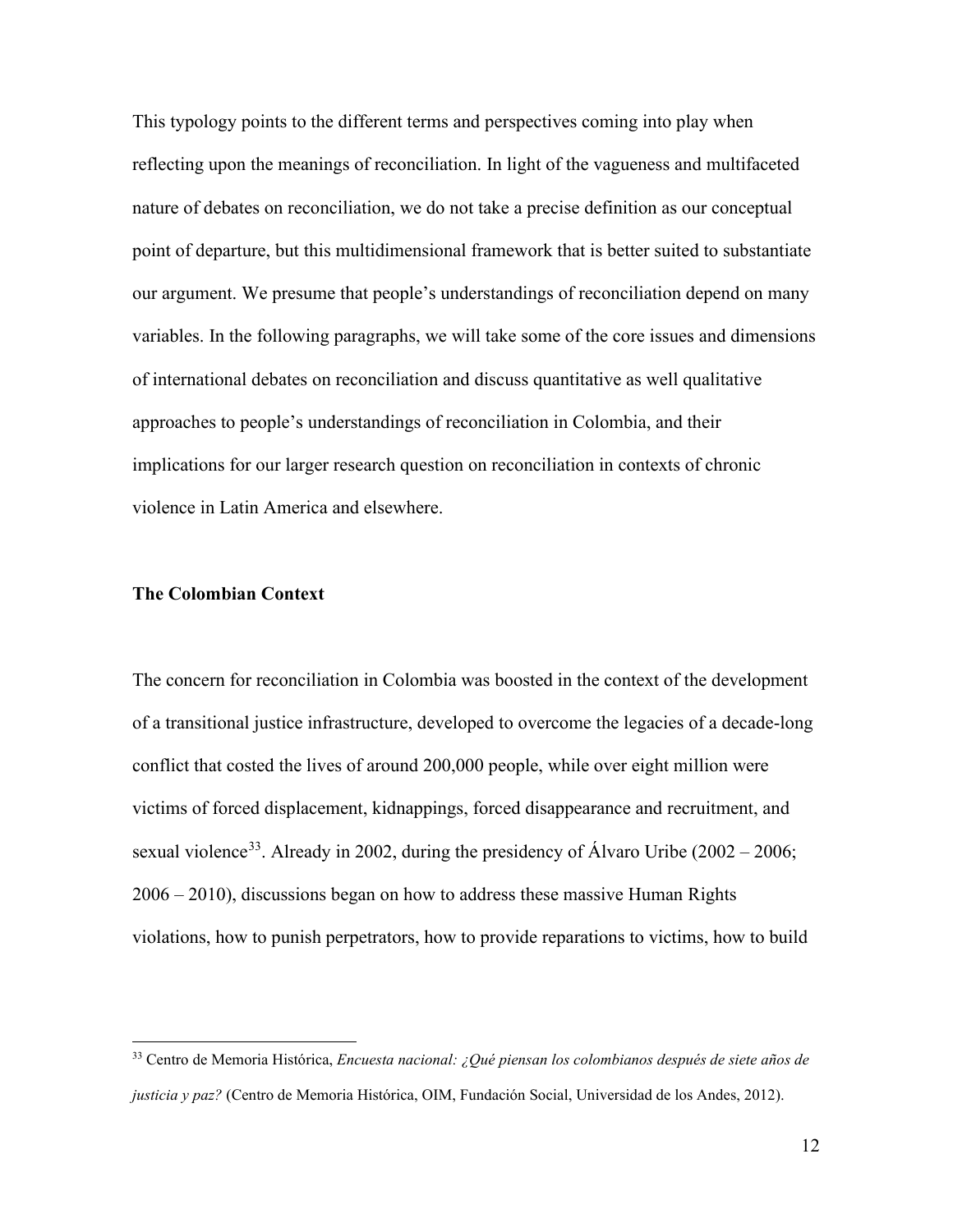historical memory, and how to promote reconciliation.<sup>[34](#page-12-0)</sup> As a result, over the past fifteen years, the country has developed a sizable state-sponsored and internationally-backed institutional scaffolding labelled for peace and reconciliation. [35](#page-12-1) Over 50,000 former combatants have been incorporated into state programs, victims have been promised individual and collective reparation, land restitution efforts are in place, regional development in far-of-center regions is being promoted, and resources have been invested in efforts to provide truth about the country´s violent past and building historical memory. The development of this institutional supply of resources and space has been reflected in the growth of civil society peace initiatives involving reconciliation efforts.<sup>[36](#page-12-2)</sup> In the meantime, the Colombian state has accumulated growing capacity to perform core functions of a welfare state, including health, education, housing, and infrastructure. The country joined the Organization for Economic Co-operation and Development (OECD) in 2018. The 2016 peace agreement between the national government and the *Fuerzas Armadas Revolucionarias de Colombia* (FARC) prompted high expectations, and both

<span id="page-12-0"></span><sup>34</sup> Angelika Rettberg, *Entre el perdón y el paredón: preguntas y dilemas de la justicia transicional* (Bogotá: International Development Research Centre (IDRC)—Ediciones Uniandes, 2005), Angelika Rettberg, 'Victims of the Colombian Armed Conflict: The Birth of a Political Actor' in *Colombia's Political Economy at the Outset of the 21st Century: From Uribe to Santos and Beyond*, eds., Bruce Bagley and Jonathan Rosen (Lexington Books, 2015), 111 – 139..

<span id="page-12-1"></span><sup>35</sup> Angelika Rettberg, 'Construcción de paz en Colombia: Contexto y balance' in *Construcción de paz en Colombia,* ed. Angelika Rettberg (compiladora) (Bogotá: Ediciones Uniandes, 2012), 3 – 50.

<span id="page-12-2"></span><sup>36</sup> Angelika Rettberg and Rafael Quishpe, '1900 iniciativas de paz en Colombia. Caracterización y análisis de las iniciativas de paz de la sociedad civil, 1985 – 2016' in *Informe Nacional* (One Earth Future Foundation, 2017).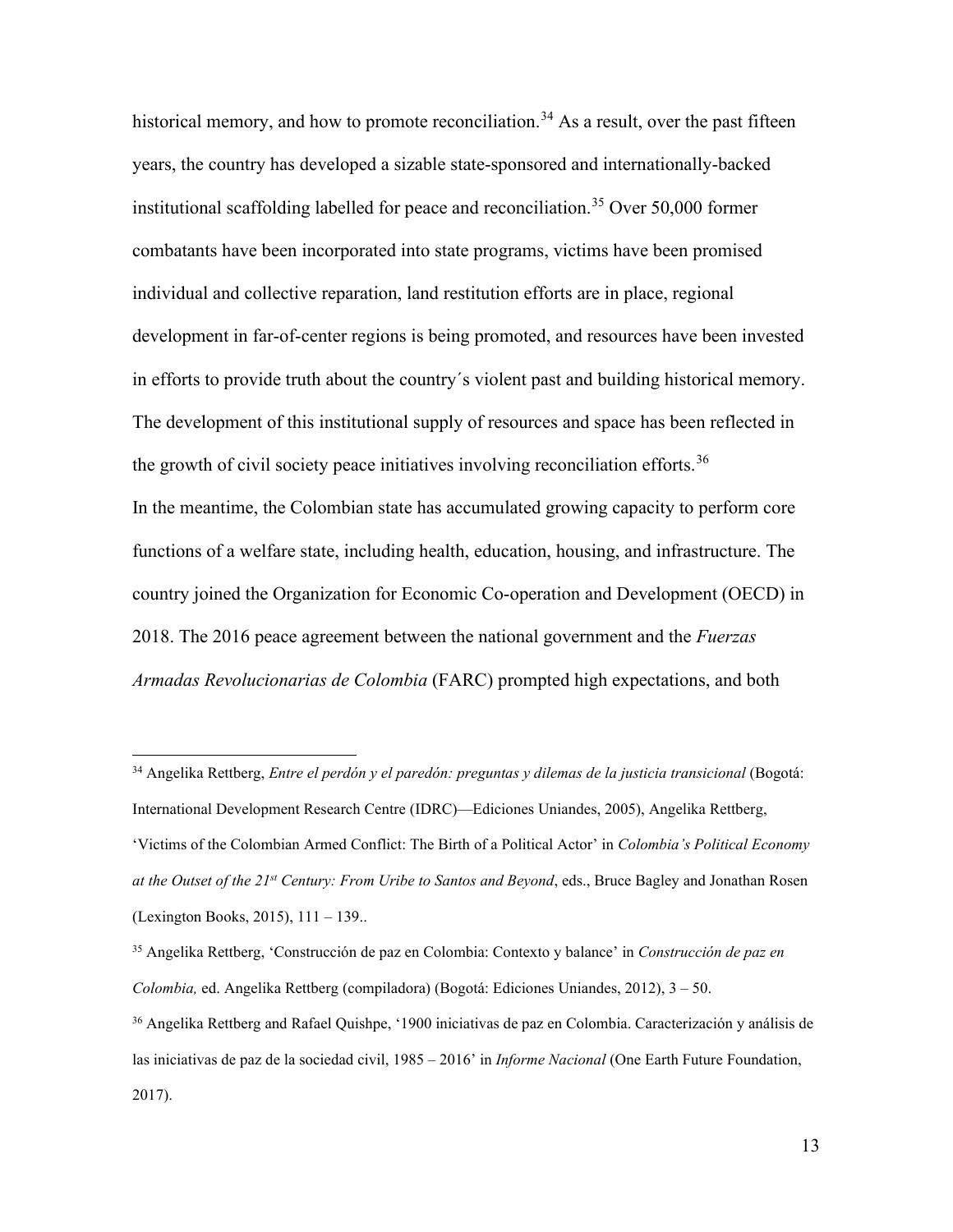foreign investment and tourists are pouring into the country. However, progress has been uneven, depending on sector of society and region of the country. A profound schism still divides urban from rural Colombia, and the country still stands among the most unequal in the world.<sup>[37](#page-13-0)</sup>

The 2016 peace agreement included provisions to link FARC´s commitment to demobilize and make the transition into a political party to measures aimed to overcome the historical roots of inequality, e.g. related to land tenure and use. In the agreement, the term "reconciliation" is mentioned 52 times, and refers to interpersonal processes as well as to addressing the material and institutional structures undergirding violence and social polarization. [38](#page-13-1) However, shaped by the memory of FARC atrocities, Colombians have favored retributive views of justice, with a strong preference for jail time for perpetrators, especially those associated with guerrilla groups.<sup>[39](#page-13-2)</sup> Lenient sentences and the possibility to take part in democratic politics—crucial elements of the peace agreement—have systematically been rejected by the majority of the population. In addition, people´s fears and concerns were strategically stirred by groups arguing that the country was going too far in the opening of political and social space for women, sexual, and political minorities. As a result, the first draft of the agreement between FARC and the national government was rejected by a slim majority in October 2016. Although the agreement was rapidly re-

<span id="page-13-0"></span><sup>37</sup> World Bank, *Piecing Together the Poverty Puzzle* (2018).

<span id="page-13-1"></span><sup>38</sup> For a reading of the peace accord, see Pedro Valenzuela, 'The Value softened Peace in the Colombian Agreement', in this issue.

<span id="page-13-2"></span><sup>39</sup> Nicolás Galvis, Omar David Barracaldo, Miguel García Sánchez and Catalina Barragán, *Barómetro de las Américas – Colombia – Paz, Posconflicto y Reconciliación 2016* (Universidad de los Andes: Observatorio de la Democracia, 2017).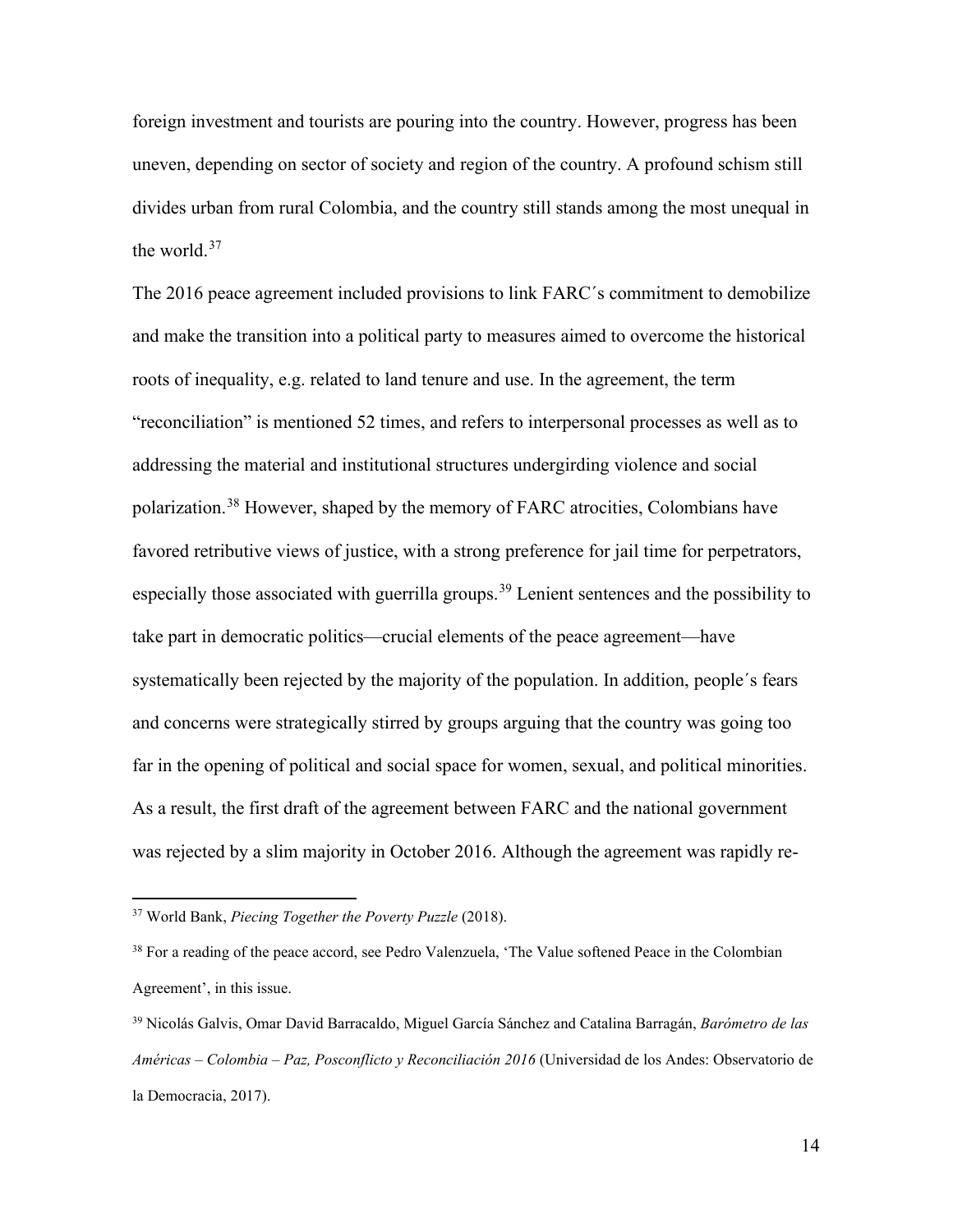drafted and then approved by Congress, the process shows Colombia´s many parallel and intersecting realities marking the tumultuous path to peace and reconciliation and the polarization of Colombian society. This underscores the need to discuss reconciliation beyond armed actors, and to look at how reconciliation is intertwined with social and economic processes permeating the whole of society.

# **Opinions and attitudes on reconciliation: Results from the Latin American Public Opinion Project (LAPOP)**

For more than twelve years, LAPOP has collected survey data on Latin Americans' opinions on general aspects of democracy. Its Colombian branch, which operates at Universidad de los Andes in Bogotá, has been complementing these studies with additional studies of inequality, discrimination, and peace and reconciliation. Since 2004, the annual national survey has included questions on the perspectives for reconciliation with Colombia´s main armed actors, FARC and the *Ejército de Liberación Nacional* (ELN). The questions have been "Do you think it is possible for citizens to forgive and reconcile with former now demobilized combatants of FARC/ELN?" (*Y usted ve posible, sí o no, el perdón y la reconciliación de los ciudadanos con los excombatientes desmovilizados de las FARC/ELN?*). In addition, two special samples aiming to deepen our understanding of the complexities and perspectives for peace and reconciliation in the most conflict-affected rural areas have been conducted in 2015 and 2017 (in so-called "consolidation zones" in 2015, and regions with special development programs (*Programas de Desarrollo Territorial* – PDET) in 2017). These special samples added questions on respondents' opinions on actions that would help reconciliation (options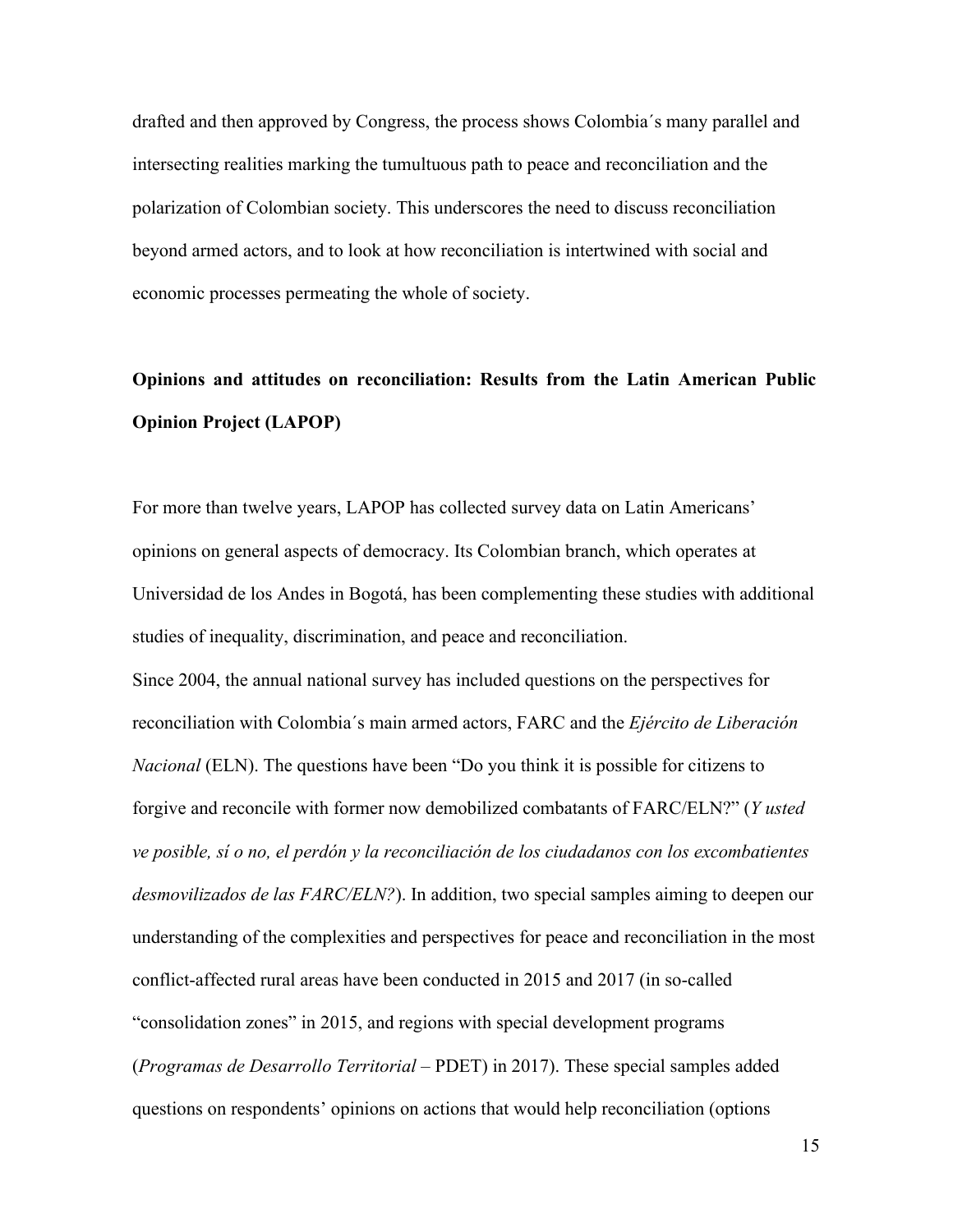included truth about Human Rights violations, jail time for perpetrators, perpetrators asking for forgiveness, compensations for victims by state or by perpetrators, and commemorative events and spaces) and on their views on social proximity with demobilized combatants (options included sharing the workspace, have one's children befriend the children of a demobilized combatant or having them attend the same school, and have a demobilized combatant as a neighbor).

Respondents of the survey  $(n=1,500)$  were divided by region of the country (Caribbean, Bogotá (the capital); Central; East; and Pacific), income, education, gender, urban/rural, and whether they considered themselves to be victims, and whether they were formally registered as victims in the Victims' Registry (*Registro Único de Víctimas – RUV*). [40](#page-15-0) As illustrated by the following descriptive figures, there has been a decline in attitudes favoring forgiveness and reconciliation with FARC between 2004 and 2012 (figure 1), the year of the initiation of peace talks between FARC and the Santos administration. This was reflected in the low scores for FARC political participation (figure 2), in contrast with sharing social space with former fighters in the workspace or as neighbors.

Insert figure 1 here.

Insert figure 2 here.

<span id="page-15-0"></span><sup>&</sup>lt;sup>40</sup> The distinction between self-identification and actual registration is important as it points both at the depth of social perception of victimization as well as the impact of institutional incentives in formalizing victim status.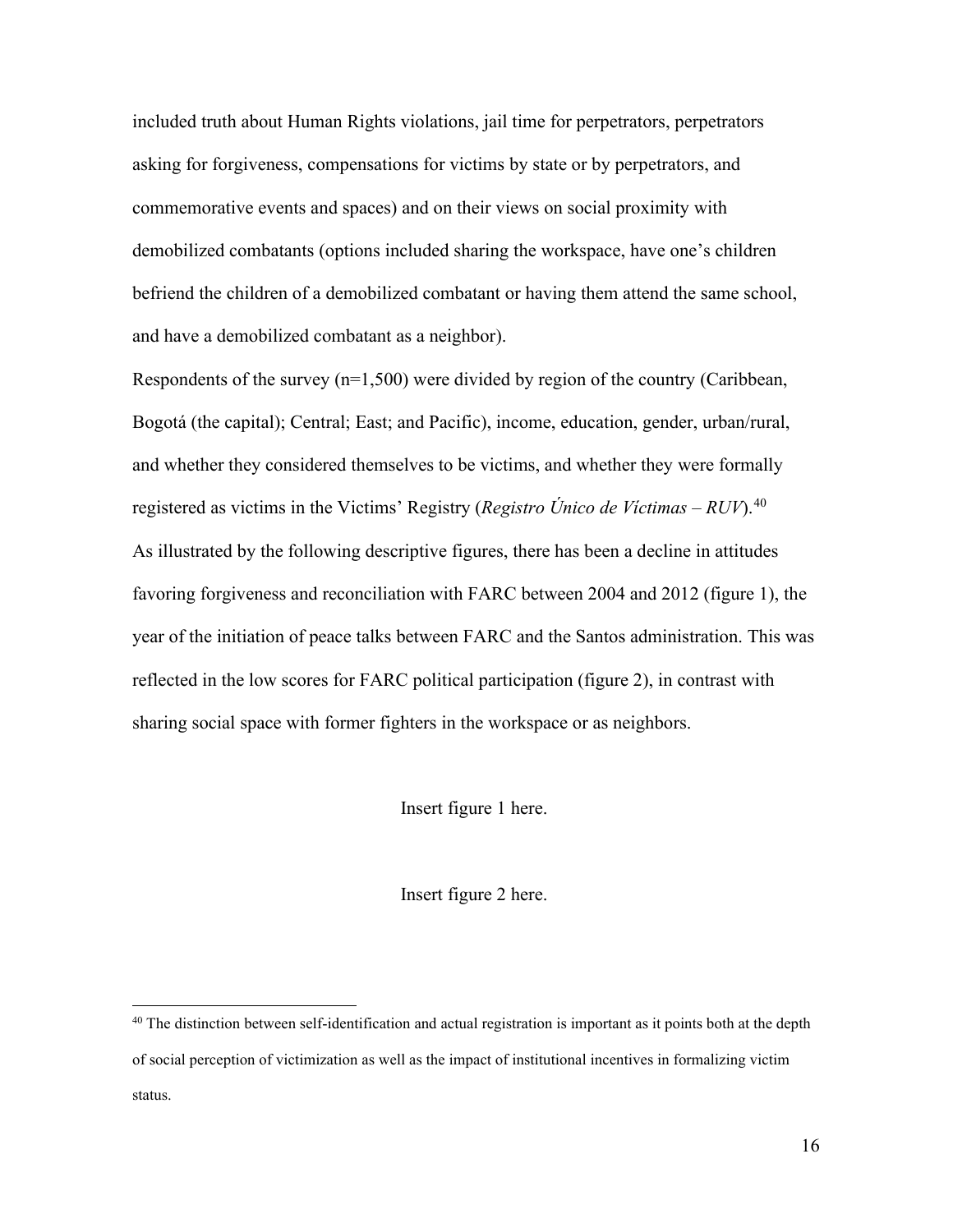38 percent of respondents claimed to have been victims in the past year in 2016, whereas only 10,8 percent claimed to be part of the RUV (figures 3 and 4).

## Insert figures 3 and 4 here.

The difference is notable, as it may reflect the idea that—regardless of actual harm caused to oneself or close relatives—living in a violent context for decades—especially in the past years—causes people to feel affected in more general terms. Revealingly, the National Registry for Victims documented 110,254 victims of the armed conflict in 2016 (compared to 866.660 victims in 2002, the peak year of the humanitarian crisis). $41$ As to who should compensate victims, a strong majority (75,4 percent) favor the idea that the state should lead this compensation (figure 5).

## Insert figure 5 here.

One of the pillars of transitional justice is to provide physical space for remembering past wrongs. This has proven controversial in most countries, as museums, monuments of other places of remembrance can be considered proxies for a fundamental willingness by people to being reminded not only of the past but, possibly, of their own role in witnessing,

<span id="page-16-0"></span><sup>41</sup> https://www.unidadvictimas.gov.co/es/registro-unico-de-victimas-ruv/37394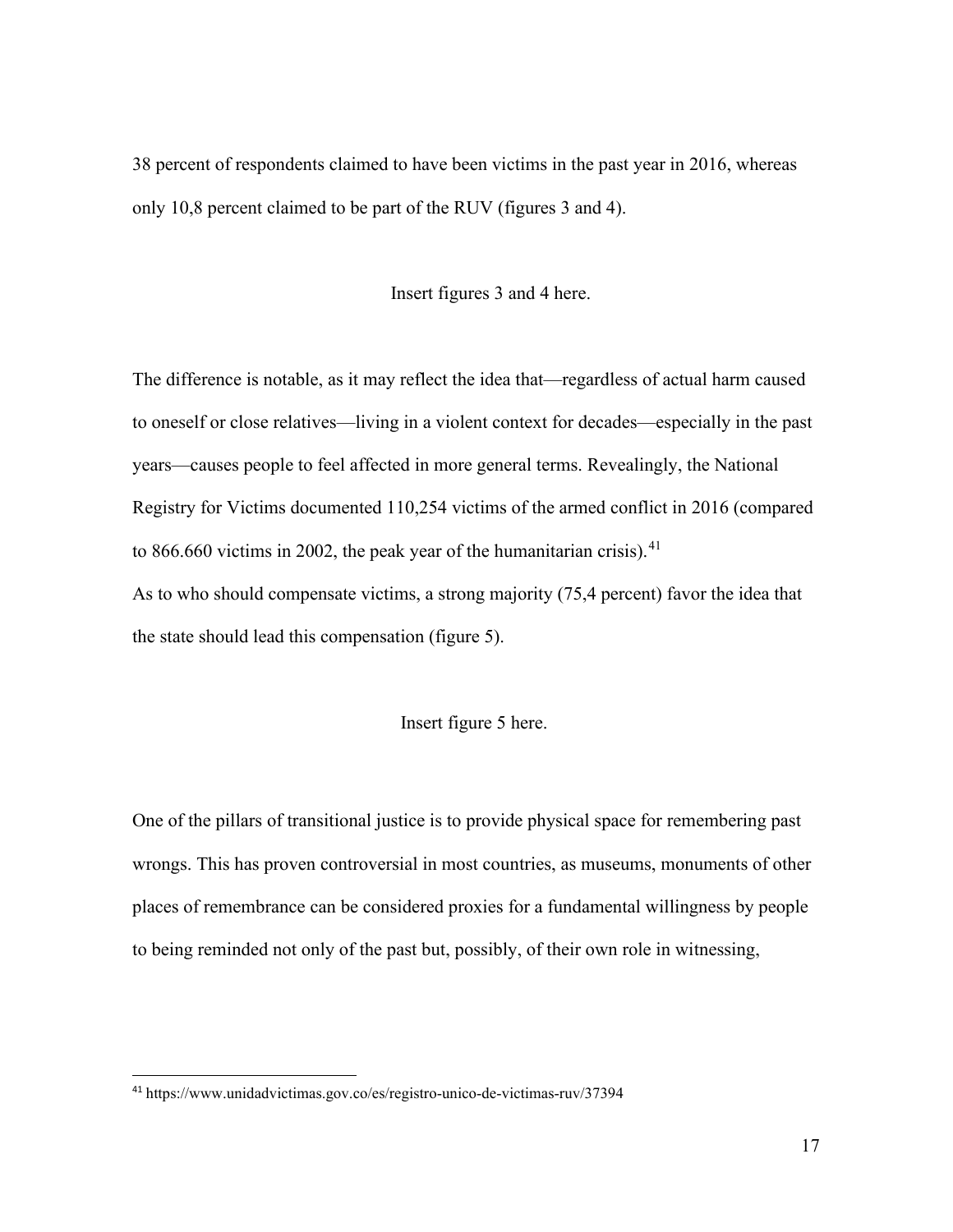tolerating, or suffering wrongdoings<sup>42</sup>. To probe this issue, the national sample included the question whether people thought that building a museum was an action that aided reconciliation. Figure 6 presents the results of this question in 2016, sub-divided by level of education (bachelor, secondary, primary and no education). The options were "not important (nada)", "somewhat important (algo)", and "very important (mucho)". Notably, the importance attached to the building of museums increases with a decreasing level of education. One possible explanation is an inverse relationship between the level of education and socially desirable responses.

## Insert figure 6 here.

To illustrate that, despite its history of armed conflict, Colombia is more similar than different from other Latin American contexts<sup>43</sup>, figure 7 shows that, while for most respondents the main problem in 2016 was conflict (22,7%), 21,3% said it was the economy, followed by security  $(18,4\%)$ , other  $(14,2\%)$ , peace or the peace process  $(10\%)$ , basic services  $(5,2\%)$ , and corruption  $(8,3)$ .

#### Insert figure 7 here.

To test some of the relationships between the respondents' characteristics and opinions

<span id="page-17-0"></span><sup>&</sup>lt;sup>42</sup> Anika Oettler, 'The Berlin Memorial to the Homosexuals Persecuted under the National Socialist Regime: Ambivalent Responses to Homosexual Visibility' in *Memory Studies* (forthcoming).

<span id="page-17-1"></span><sup>43</sup> Cohen, Lupu and Zechmeister, *The Political Culture of Democracy in the Americas 2016/2017* (2017).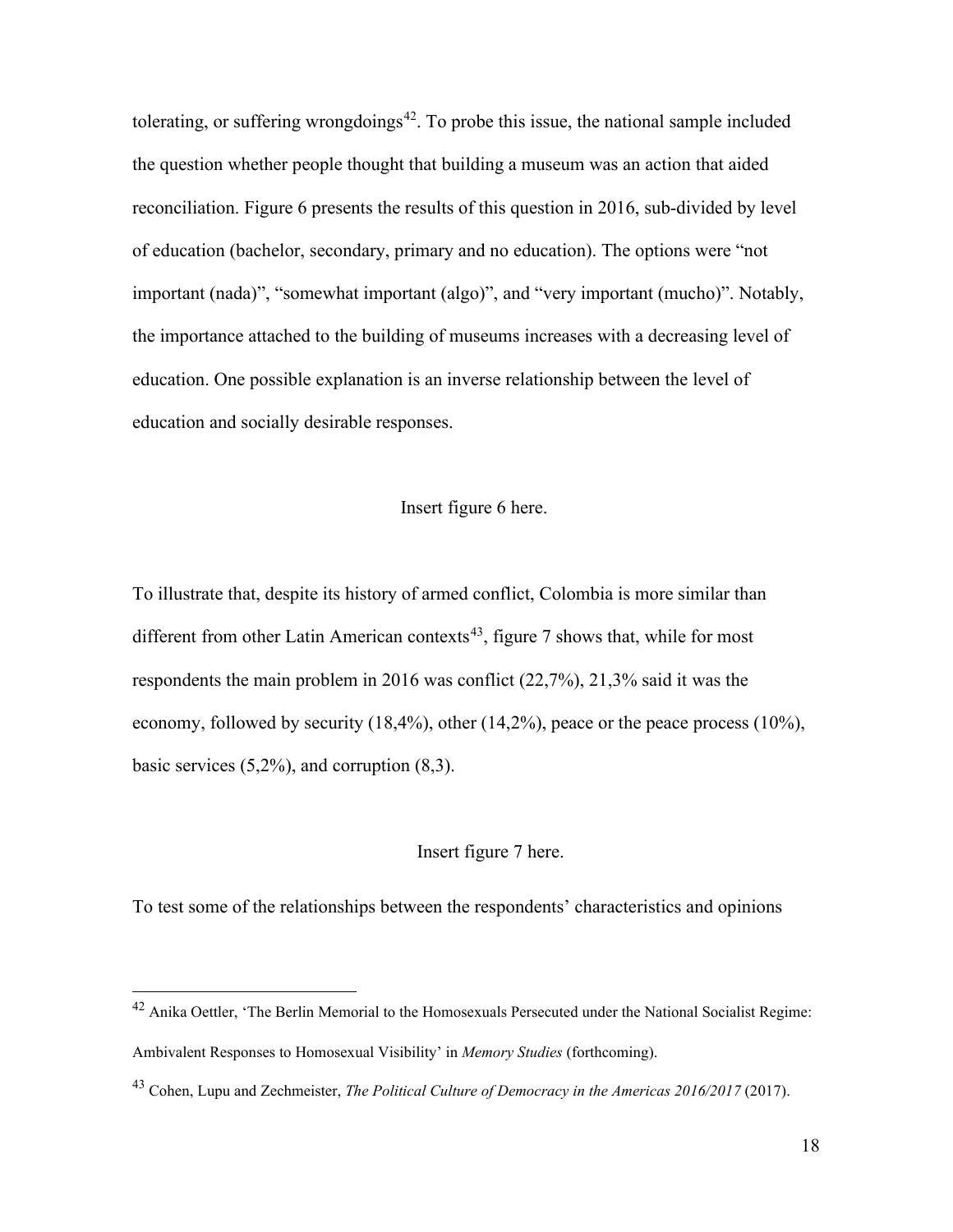about reconciliation, we ran logistical regressions (see tables  $2 - 3$  in online appendix<sup>[44](#page-18-0)</sup>). Several findings are worth mentioning because of their statistical significance. Regarding gender, men tend to have more favorable views for reconciliation with FARC and ELN than women, which confirms the findings of Binningsbø et.al.<sup>[45](#page-18-1)</sup>, who also state that "women show less support when it comes to the reintegration of FARC". Men are also more in favor of having the state compensate victims for their suffering. The higher the income, the more favorable opinions are to the need for truth and to the need for perpetrators providing compensation to victims and communities. The higher the level of education, the more favorable are opinions for retributive forms of justice. Regarding regions, Bogotá, the Central region and the East have less favorable opinions for reconciliation with FARC/ELN than the Caribbean and the Pacific coasts, which are more rural and more affected by conflict. Relatedly, people in the East are less inclined to building a museum. Notably, victim status does not predict different opinions on reconciliation in comparison with non-victims, especially in the special sample, confirming previous findings by Nussio et.al.[46](#page-18-2) Not surprisingly, being a victim and being registered in the *Registro Único de Víctimas (RUV)* is significantly related to the opinion that victims should receive compensation by the state as an action leading to reconciliation.

19

<span id="page-18-0"></span><sup>44</sup> The online appendix is available on the website of the Programa de Investigación sobre Conflicto Armado y Construcción de Paz (ConPaz): conpaz.uniandes.edu.co

<span id="page-18-1"></span><sup>45</sup> Helga Malmin Binningsbø, Marianne Dahl, Mokleiv Nygård Håvard and Michael Weintraub, 'Perceptions of and Experience with the Peace Process in Colombia', *Report on pilot study from Mesetas and Tumaco* (PRIO Paper, 2018).

<span id="page-18-2"></span><sup>46</sup> E. Nussio, A. Rettberg & J. Ugarriza, 'Victims'.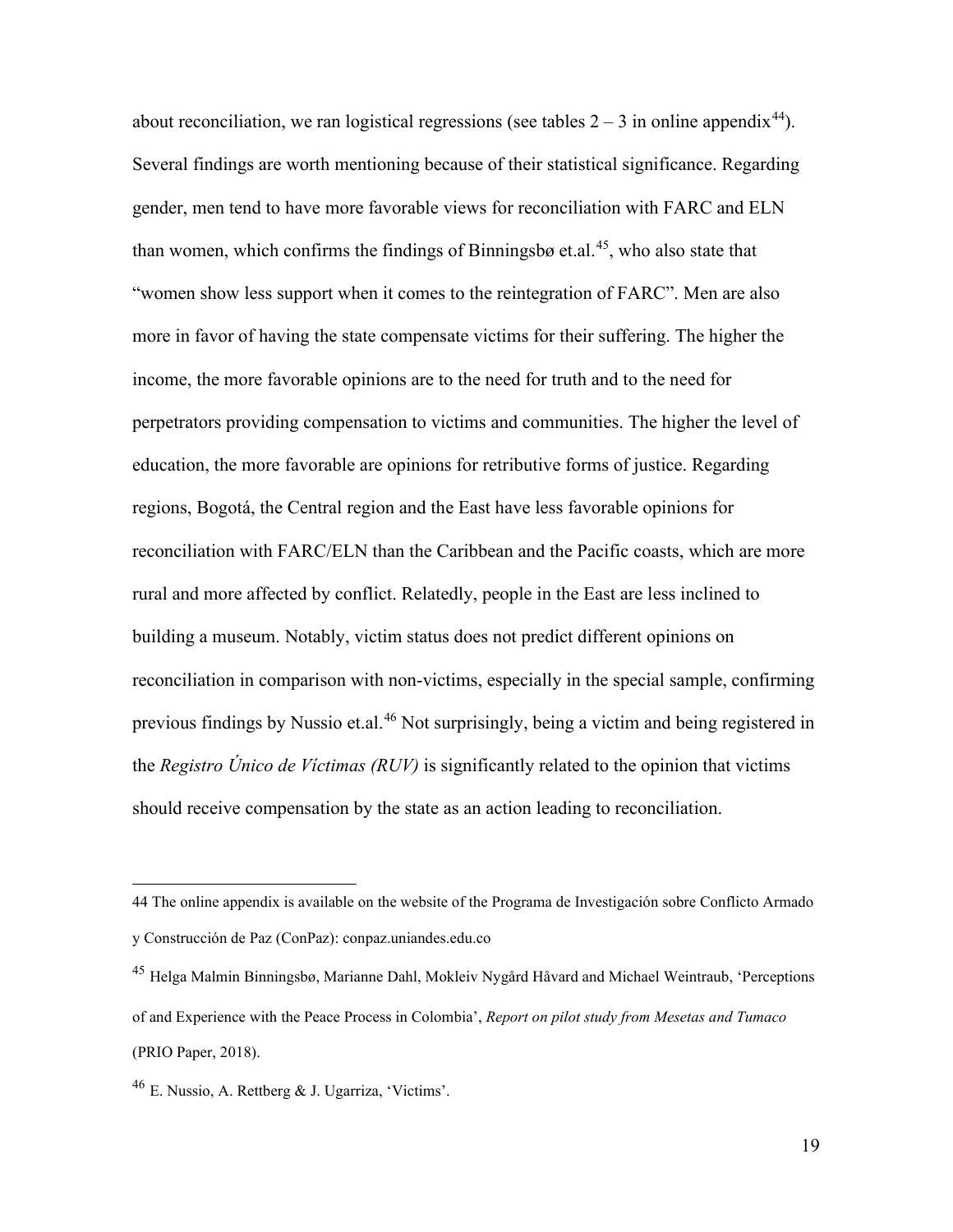Regarding social proximity (table 4 in online appendix), income and education are positively related to willingness to have one´s child befriend the child of a demobilized FARC fighter and to share the work place with a person of this same characteristic. Increasing income, however, is associated with declining willingness to have a former FARC member as a neighbor. People self-identifying as victims are less inclined to offer jobs to demobilized members of FARC, whereas people registered in the RUV are more inclined. In this sense, having been a victim of any crime seems to predispose people to reconciliation with FARC. Regarding having demobilized FARC fighters as neighbors, both people registered in the RUV and people self-identifying as victims are significantly disinclined.

The data presented here are biased in several ways: First, the survey questions are not based on a clear definition of what people thought of reconciliation when asked to give their opinion on how to promote it. Second, the questions appear to privilege an understanding of reconciliation as willingness to social proximity with demobilizing guerrilla groups, instead of considering broader social relations. Despite these shortcomings, they point to the complexity of the meanings and paths of reconciliation. On the one hand, the population seems evenly split regarding the perspective for reconciliation, which can be interpreted from either an optimistic or a pessimistic angle. On the other hand, the data suggest the need to fine-tune our understanding of the roots of constructive social relations in the aftermath of conflict or amidst violence. As shown here, meanings and expectations of reconciliation vary according to regional, income, and educational realities, as well as experience with victimization and state capacity.

20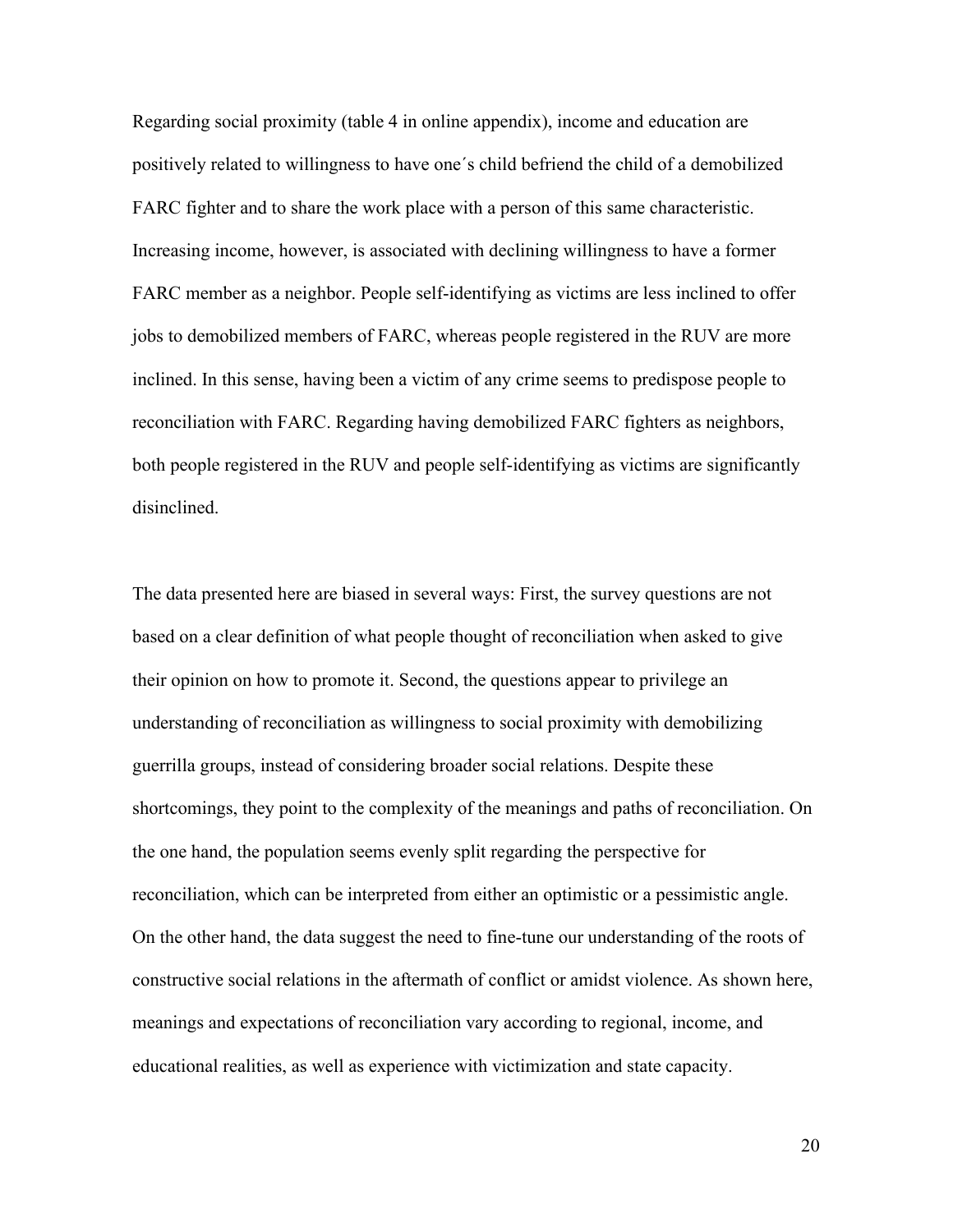## **Imagining Reconciliation: A Qualitative Pilot Study**

What is at stake when people talk about the prospects and pitfalls of reconciliation? Who should reconcile with whom? People inhabit the same world, but they make different experiences. Before thinking about the meaning of reconciliation, we need to know, first and foremost, which violence(s) people have in mind when they think about reconciliation. Do they refer to the times of the Conquista? The violent establishment of colonial order? The struggles for independence, the civil wars and  $19<sup>th</sup>$  century clashes of interest between the Liberal and Conservative parties? The so-called Bogotazo and the bipartisan *Violencia* between 1948 and 1958? The armed conflicts and violent uprisings of the 1960s and 1970s? The escalation of violence and the humanitarian crisis in the context of expanding drug economies and paramilitary violence? Or do people refer to the current state of chronic violence(s)? Which actors do people perceive as responsible for both violence and reconciliation? Do people refer to local, regional, national or transnational levels of conflict, peace and reconciliation?

In general, an open, interactive and inductive approach to social research allows for understanding complex experiences and perceptions. In order to decipher the meanings of reconciliation, a qualitative pilot study based on focus group discussions with 38 students from five Bogotá-based private and public universities was carried out in  $2017^{47}$  $2017^{47}$  $2017^{47}$ . Through focus group discussions, one can find out what people think, what they approve of and what they disagree about. Participants can describe their experiences, give examples, talk about personal issues and enter in debates. Our focus group discussions began with some

<span id="page-20-0"></span><sup>47</sup> Anika Oettler et al., 'Imaginando'.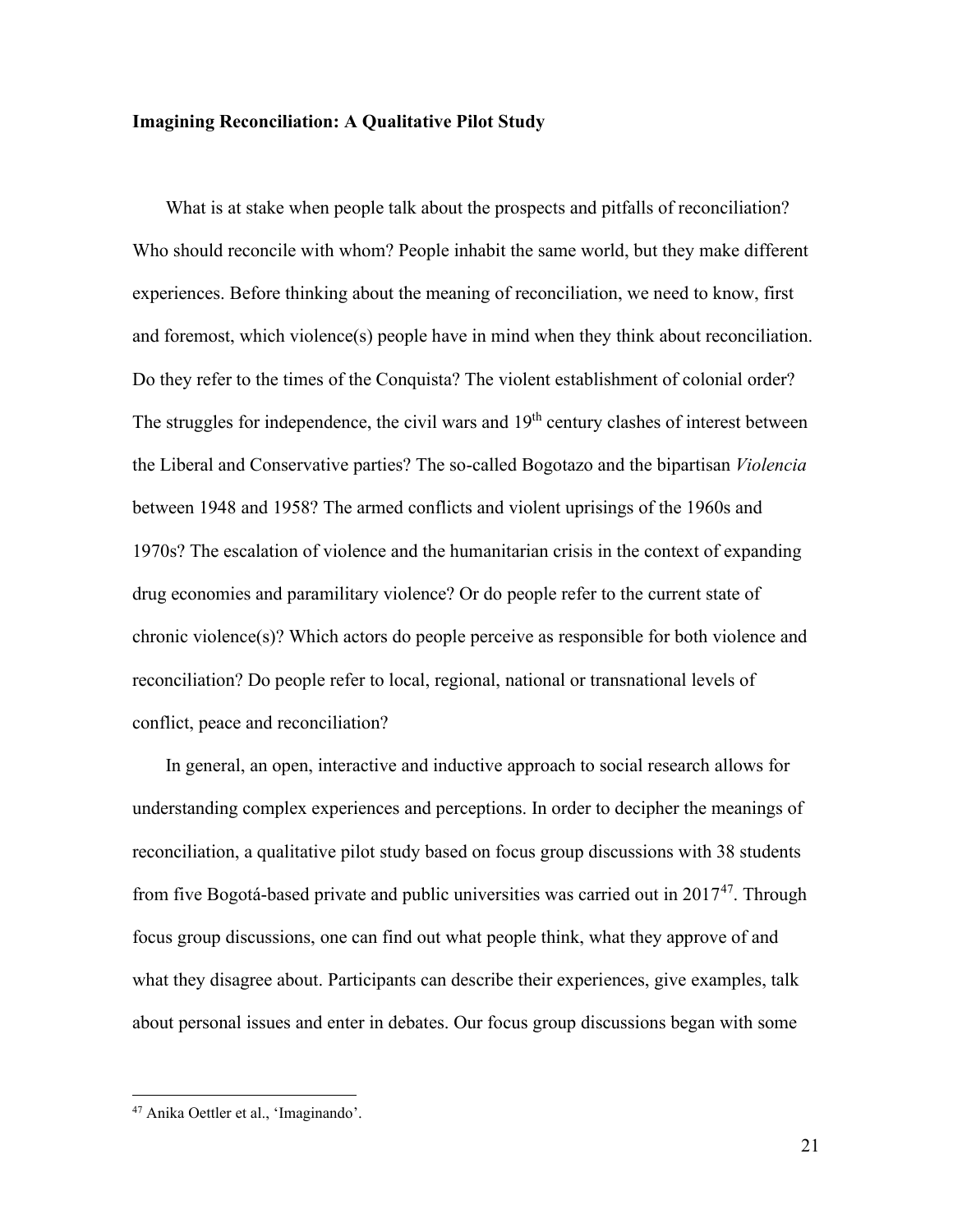explanations on the research project and the presentation of an initial stimulus, a selection of peace-and-violence related street art and graffito of Bogotá<sup>[48](#page-21-0)</sup>. The discussions then evolved from the group dynamics and were in the hand of the participants, without the interviewers issuing guidance on topics to be discussed.

To begin the coding procedure, the researchers read the 300-pages transcript thoroughly (paragraph-by-paragraph) in order to identify topics and arguments (open coding). The labels attached to the material were grouped (selective coding) and related to each other in more abstract terms (theoretical coding). The non-directive method of data gathering and the strategy of open coding allowed for a nuanced analysis of what participants considered as being relevant for reconciliation.

The first main finding is that the students developed dense narratives, some recalling splintered memories, more or less rich in detail and imaginary, and others based on more analytical ideas. In developing these spontaneous narratives, sometimes seemingly unstructured, the students made strong links between own experiences and the sociopolitical developments they observe. The focus group discussions, switching from topic to topic, contain numerous vignettes and condensed narratives that testify to the need to take into account the multi-layered and complex structure of Colombian violences.

*Another impact of social violence in our country is associated with the conflict, is the narcotized violence, no? All that happened with the drug trade here in our country. And the victims of drug trade, we could add another million victims, and we add the people got into drugs here, in the drug trade. There are the homeless people, lots of youth from lower* 

<span id="page-21-0"></span><sup>48</sup> Anika Oettler et al. 'Imaginando', 8.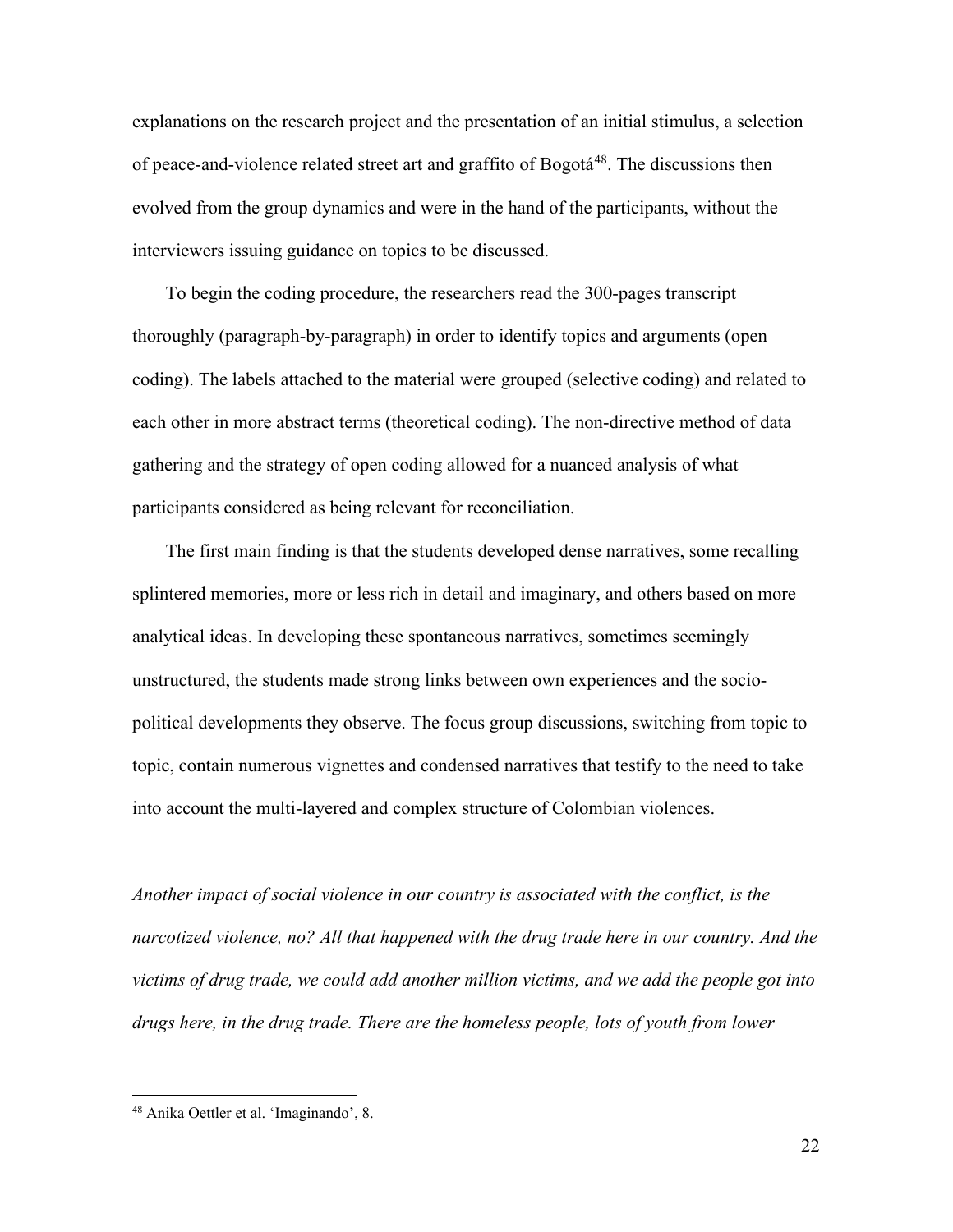*social stata who consume substances, pepas, bazuco, other types of substances, and it is the same with the topic of robberies […]. If you go out alone at night in certain sectors, you know that you will get robbed. So, all this, this topic of insecurity, and the insecurity with regard to the state, the military forces, the police also is corrupt […]. So where there is so much insecurity, obviously you cannot be trusted, you don't talk to an unknown person in the street, you don't go to somebody to help, because this person might knock you out with scopolamine, well, also there is a variety of forms to attack each other, which is also something that makes this reconciliation impossible (FG 9).* 

*Today we have to reconcile also with regard to gender, with regard to politics also, very old, a very old problem. And obviously recognize our cultural problems. Above all, we are essentially different in Colombia, in Colombia there are very different people, because our territories make us very different. You move 100 kilometers there, and it is cold, and 100 kilometers there, and you see the sea, and the mountains, and everything has developed in a specific way. So, this is our big problem. To live together. Not because it is difficult, the problem is recognizing the other." (FG 8)*

These statements indicate how students' narratives evolved around different topics, stitching diverse aspects together like a patchwork quilt. Most notably, these condensed narratives, sometimes theoretically grounded, sometimes rather disjointed, translate into a multi-layered understanding of reconciliation. In general, the students participating in the focus group discussions reject the claim that there is a clear distinction between victims and perpetrators. Instead, they describe people (mostly referring to demobilized FARC fighters)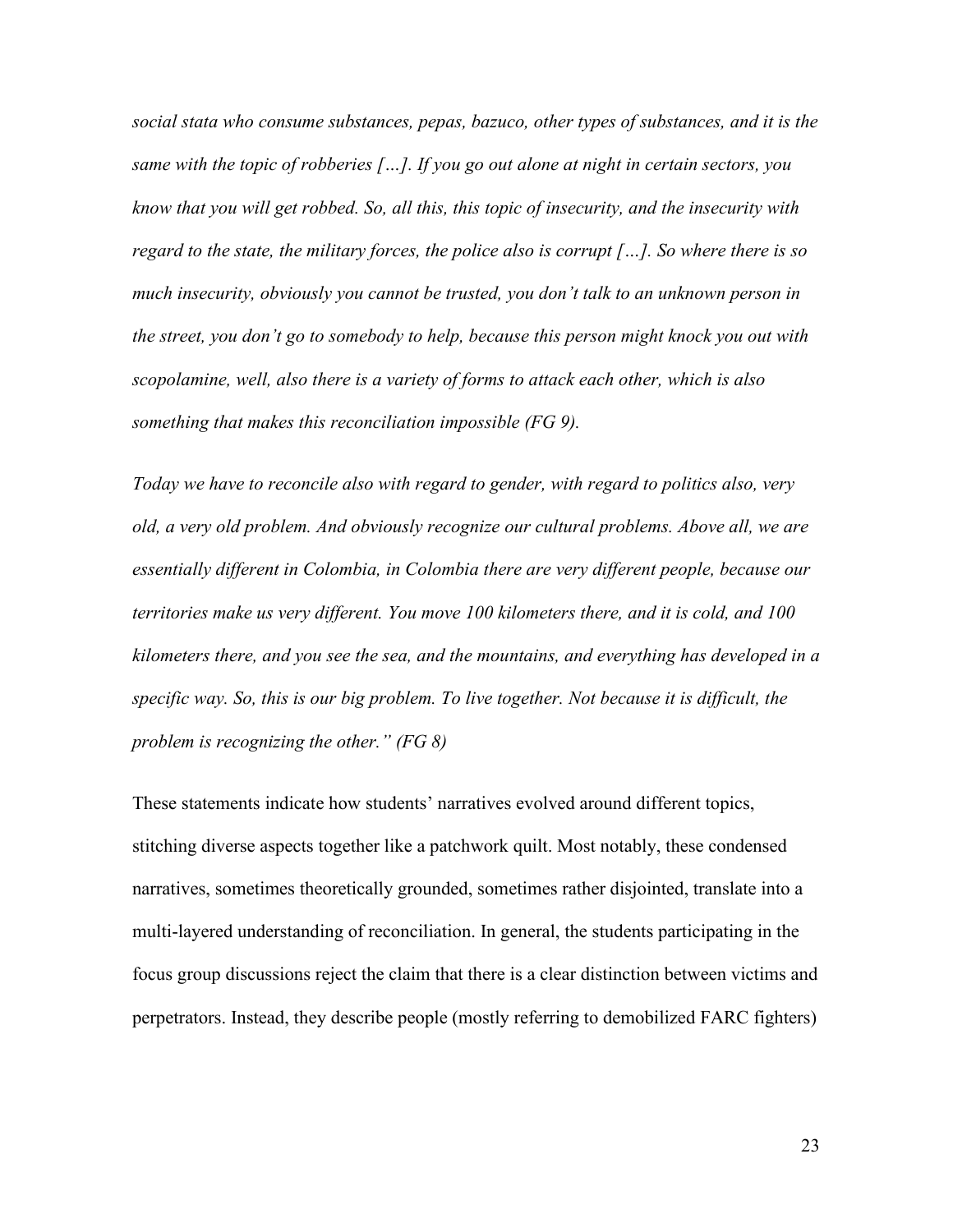who are at once victims and perpetrators. These "complex actors"<sup>[49](#page-23-0)</sup> are persons having faced ambiguous situations, turning them into victimized perpetrators. In his reflection on an indicted war criminal and child soldier of the Ugandan LRA, Baines<sup>[50](#page-23-1)</sup> introduced the term "complex political perpetrator"; and in her analysis of the Cambodian Kmher Rouge Tribunal, Bernath<sup>[51](#page-23-2)</sup> coined the term "complex political victim". In the focus group discussions described here, the participants' critique of an unsophisticated dichotomy of guiltless victims versus guilty perpetrators translates into an understanding of reconciliation essentially based on the recognition of complexity and multi-level conflicts. "*Above all else, the conflict in Colombia is a topic very difficult to explain, because a single person cannot even understand it*" (FG 4). For this understanding of reconciliation, the avoidance of polarization and black-and-white thinking is crucial. "*Part of this is reconciliation, that*  is, to understand that we are not absolutely good nor absolutely bad, but that we are trying *to reconcile and leave this polarization behind us, this need to take somebody's side, and to understand that the objective of all of us has to be peace, notwithstanding you belong to the right or to the left*." (FG 9).

Instead of judging a person for what he or she did in the past, people should recognize changes of conduct. According to the young and well-educated participants of the focus groups, the ability to understand the other and to have compassion towards perpetrators is the main pillar of reconciliation. The recurrent expression "putting yourself in somebody's

<span id="page-23-0"></span><sup>49</sup> Anika Oettler et al., 'Imaginando', 14.

<span id="page-23-1"></span><sup>50</sup> Erin K. Baines, 'Complex Political Perpetrators: Reflections on Dominic Ongwen', *The Journal of Modern African Studies* 47, no.2, (2009): 163-191.

<span id="page-23-2"></span><sup>51</sup> Julie Bernath, 'Complex Political Victims in the Aftermath of Mass Atrocity: Reflections on the Khmer Rouge Tribunal in Cambodia', *International Journal of Transitional Justice* 10, no.4 (2016): 46-66.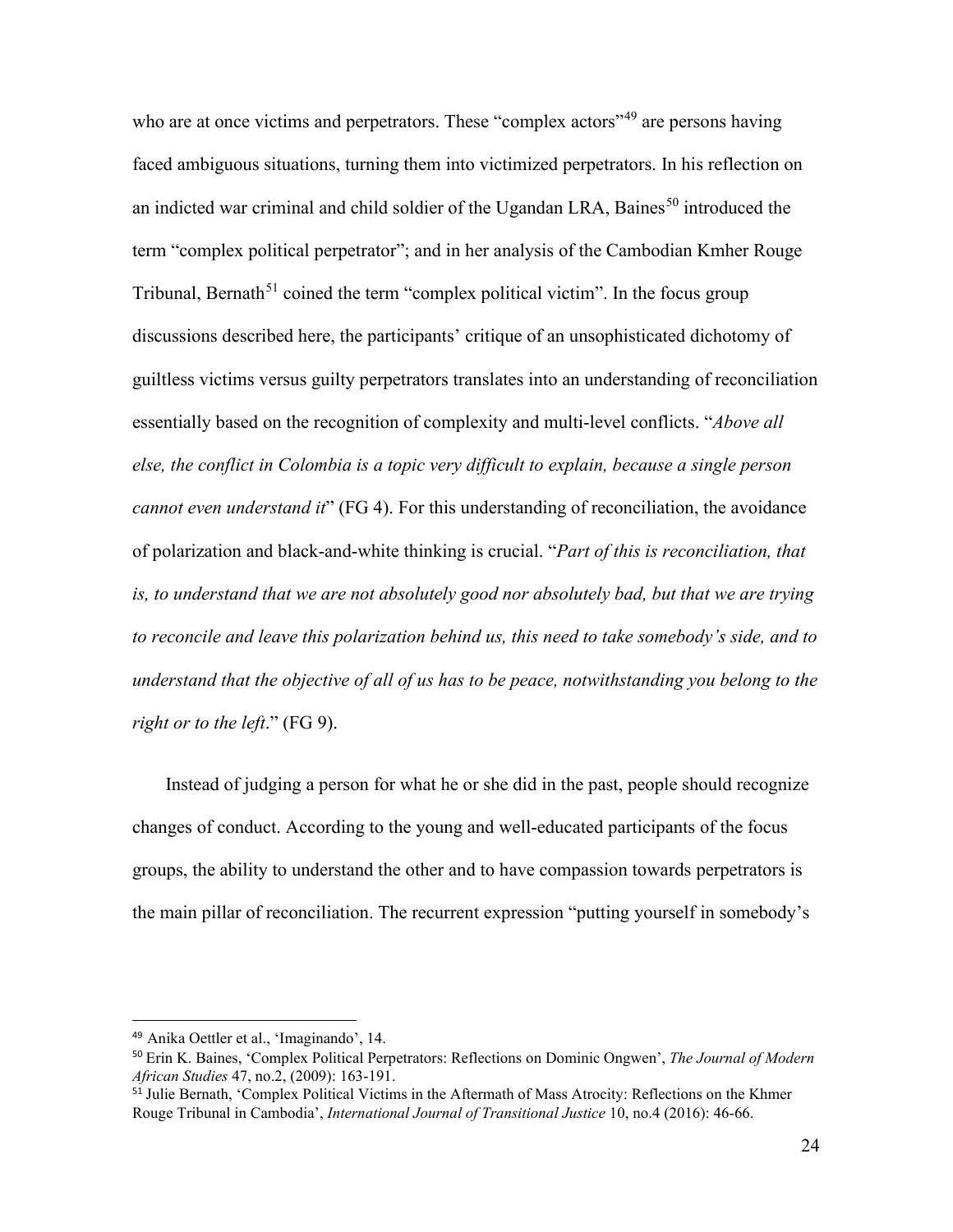shoes" (*ponerse en los zapatos del otro*) is emblematic of a reconciliatory attitude that seeks to imagine how the other might have felt in a difficult situation.

Essentially, the focus group participants use the term "reconciliation" to conceptualize micro-level processes. Seen from this perspective, reconciliation might occur in many ways, but it is intrinsically linked to the intrapersonal level of identity construction and critical reflection of one's owns positionality. One focus group even discussed the mindbody relationship as a constituent of intrapersonal reconciliation. "*I think that being children of violence […] made us bodily constitute ourselves in a certain way. And it made us bodily relate to others in a certain way*" (FG 9). Accordingly, "*the first territory of peace is our body*" (FG 9).

This general focus on changing attitudes and conduct at intrapersonal and interpersonal levels is fundamentally connected to practices at the macro-level. First, the focus group participants stress the need to remember the past. While Colombians should remember and recognize the victims of collective violence(s), they should also deal with the origins and causes of violence. "*One can see that every 50 or 70 years, we have had a civil war or very heavy conflict, always, and this has been a constant pattern of Colombian history. Though, this should not be forgotten, because today people believe that the conflict is one spanning over the last 50 years, with the FARC, and forget about the structural causes*" (FG 8). Despite this general remarks on the importance of collective memory, the participants neither encourage a more nuanced analysis of what should be remembered nor of how this should be done<sup>[52](#page-24-0)</sup>.

<span id="page-24-0"></span><sup>52</sup> Anika Oettler et al., 'Imaginando', 26.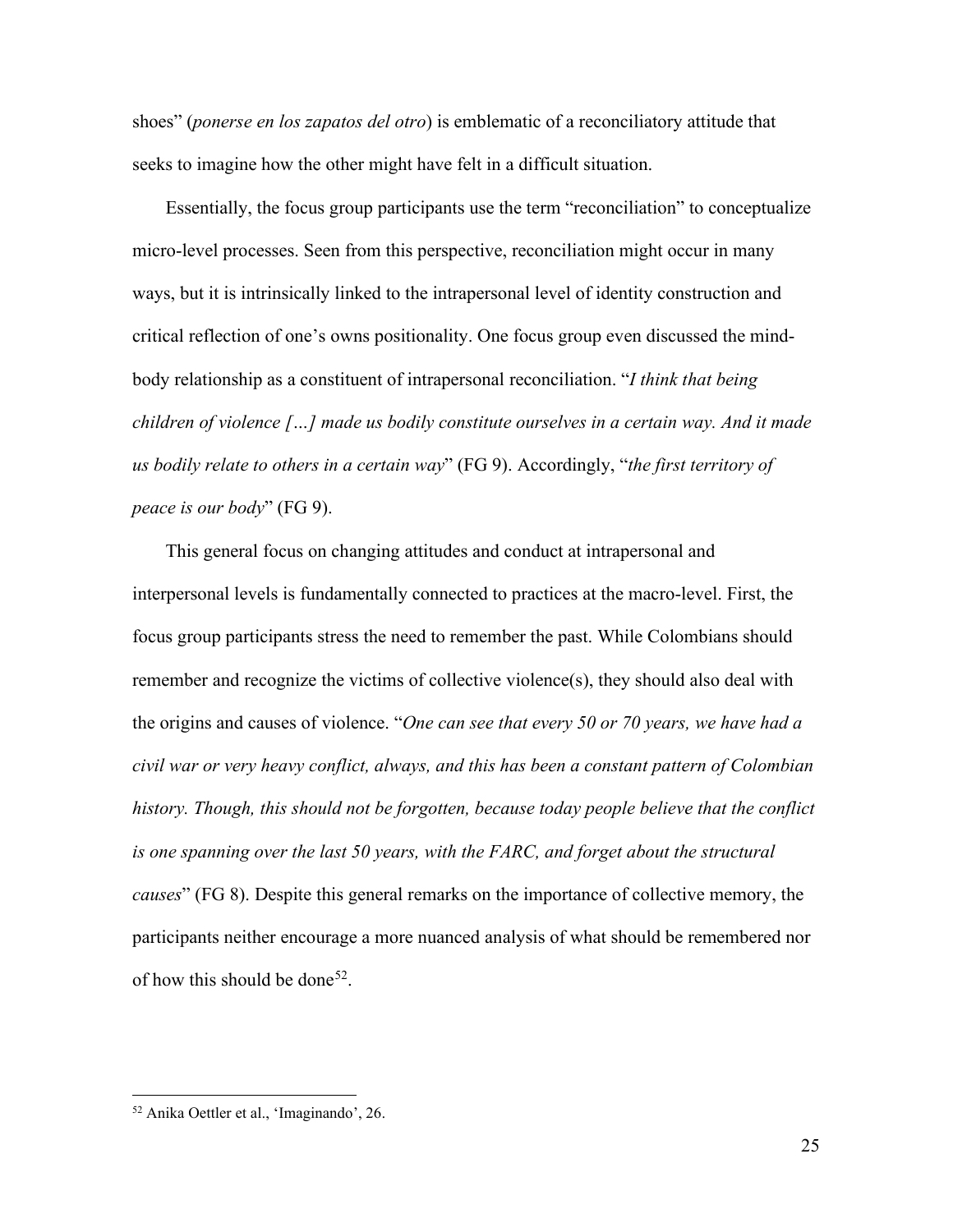The second idea on macro-level reconciliation expressed during the focus group discussions also connects to collective identity, but in a prospective vein. "*Colombia is a country too much polarized. Some are here, some are there, but at the end of the day, we are all proud of being Colombian*". Importantly, the participants discuss the need to create a national identity (*colombianidad*), understood as a sense of belonging based on the recognition and accommodation of cultural differences and similarities.

Although students recognize and discuss various levels of responsibility, focusing much on intra- and interpersonal processes, they also identify political actors as responsible for the implementation of the peace accords, considered a *conditio sine qua non* for peace and reconciliation. As one participant put it, "*there are tasks that only can be fulfilled by a state, and especially in a country that has been totally divided for many years*" (FG 8). In this context, many participants talk about transitional justice, often understood in terms of restorative justice. "*For me, reconciliation is peace with social justice, yes?, that the peasants have land, etc.*" (FG 5).

In sum, from the focus group discussions we can infer that students' convictions touch a broad spectrum of issues, ranging from intra- and interpersonal levels of reconciliation to macro dimensions, often characterized by both, a critical perception of state policies and an affirmative stance toward one's own role as an agent of change. It is likely that the chosen sample, 38 students from Bogotá-based universities, is not representative of the rich ensemble of ideas through which Colombians give meaning to the term "reconciliation". It would be crucial to test these findings on other samples. However, the pilot study serves to determine the boundaries of reconciliation as a contextualized discursive entity.

#### **Discussion**

26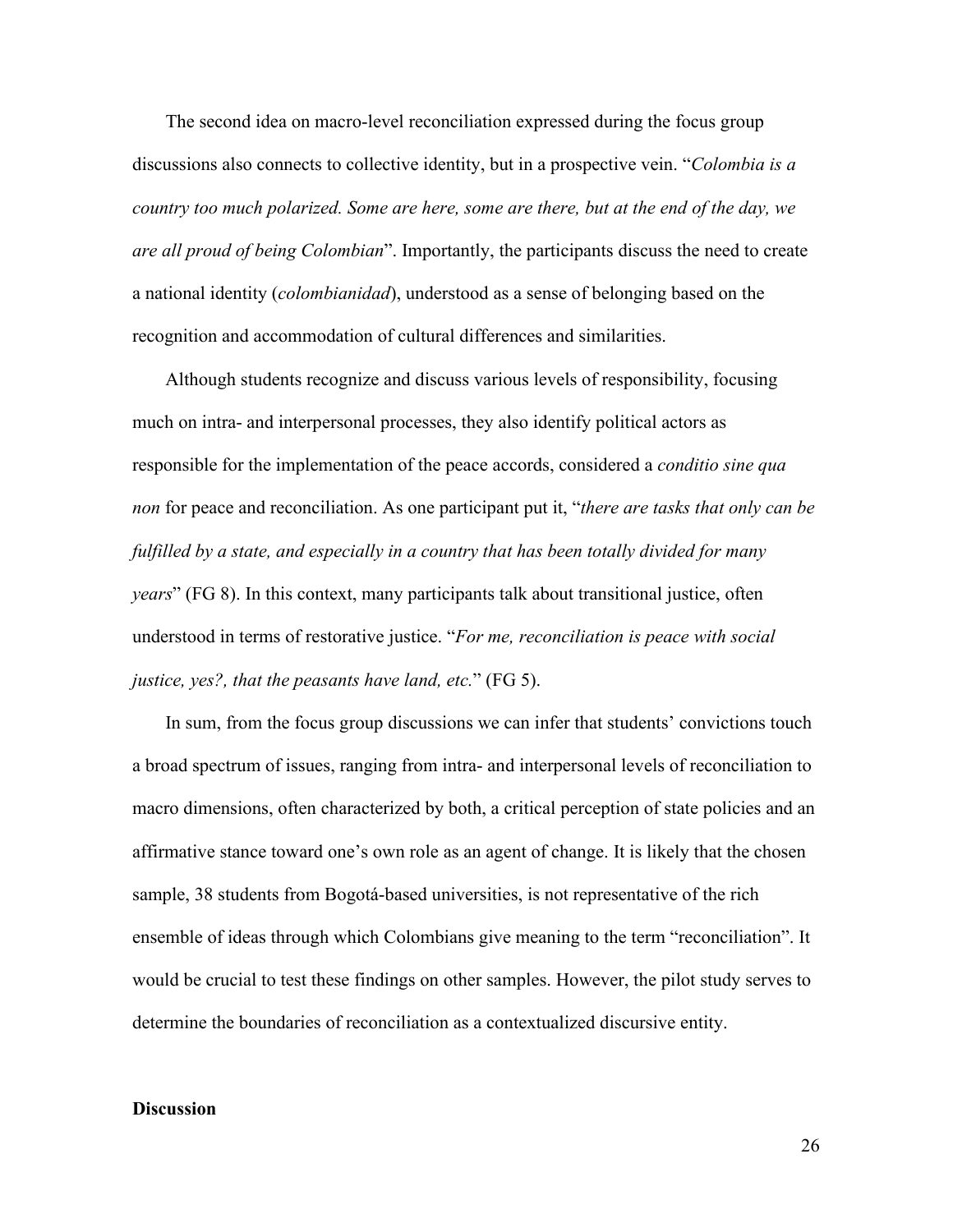The studies presented here support general conclusions on the multidimensionality of reconciliation, and they suggest the need towards more and better data integration.

First, the studies outlined above indicate the urgent need to recognize the complexity of multi-level conflicts. Deep, interrelated and sustained dynamics of violence pose significant challenges to the prospects of reconciliation, as demonstrated by the Colombian case. The findings underscore the relevance of a more nuanced approach to reconciliation, taking into account the non-war but chronically violent contexts that are present elsewhere in Latin America.

Second, as the findings presented here illustrate, the complexity of long-term war and non-war violence translates into a variety of understandings of conflict and reconciliation. These understanding include a whole range of ideas, ranging from conventional and superficial opinions to sophisticated, finely nuanced and self-reflexive, as well as multilayered and cross-sectional conceptions. In this sense, our findings mirror the multidimensional framework of the academic discourse on reconciliation, as well as the complex political, economic, and institutional contexts in which violence occurs. In addition, the findings indicate that the understanding on reconciliation depends on the understanding of conflict. In the quantitative work presented here, reconciliation refers mainly to how societies cope with the most explicit conflict actors and legacies, such as victims, perpetrators, and the state. As the qualitative study suggests, however, people appear to reject a clear distinction between victims and perpetrators, and this rejection appears to be linked to the intertwined and mutually reproductive nature of political and chronic violence.

27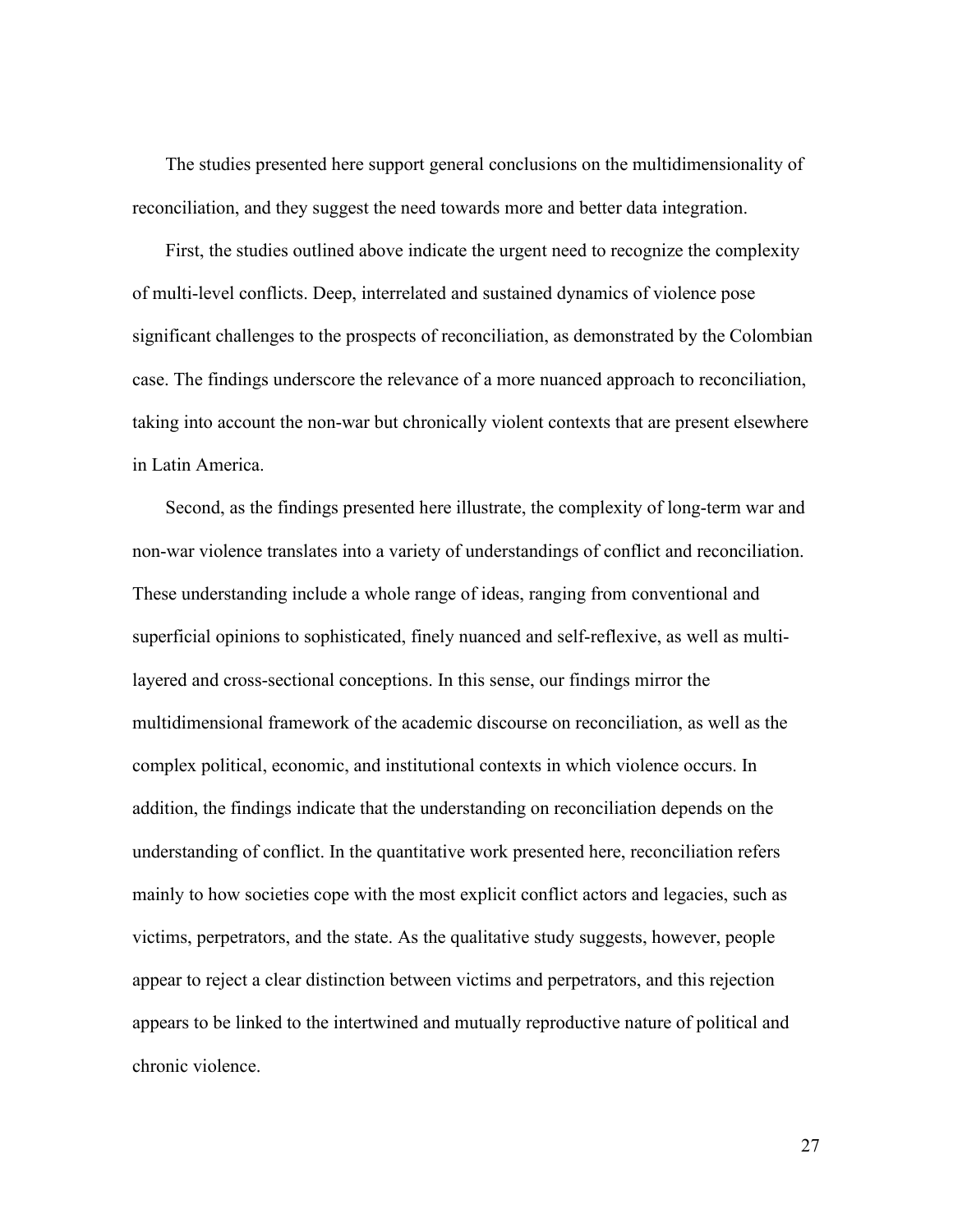These reflections stress the importance of micro level approaches to reconciliation, including the critical reflection of one's own position, the change of attitudes and conduct, and the overcoming of black-and-white thinking. Most notably, the findings discussed here support earlier findings that being a victim does not suffice to predict people's opinions on reconciliation<sup>53</sup>. Understandings of reconciliation and conflict transformation seem to depend on framing and contextualization.

Third, the quantitative and qualitative findings presented here suggest that public discourses making sense of current events shape particular interpretations and understandings of reconciliation. The terrain of common sense is historically grounded, as demonstrated by the fact that Colombians were more skeptical about the prospects of reconciliation in 2013 than in 2016, when the peace accords were signed. The focus group discussions of 2017 also point to historically grounded understandings. They gravitated around the personality traits of demobilized FARC fighters, a complex actor who might not have attracted so much attention in 2013 or 2014. In general, attitudes towards reconciliation seem to be closely linked to public discourses that produce and reproduce collective patterns of reconciliation. We presume, though, that interpretations of reconciliations are part of a dominant ideological discursive formation. Importantly, these understandings are also linked to life-world experience: different interrelated social categories (gender, education, age, region, income) tend to influence people's understanding of reconciliation.

The quantitative findings presented here suggest that some categories may be more relevant than others, and that different categories have different degrees of influence on

<span id="page-27-0"></span><sup>53</sup> E. Nussio, A. Rettberg & J. Ugarriza, 'Victims'. A. Rettberg and J. Ugarriza, 'Reconciliation'.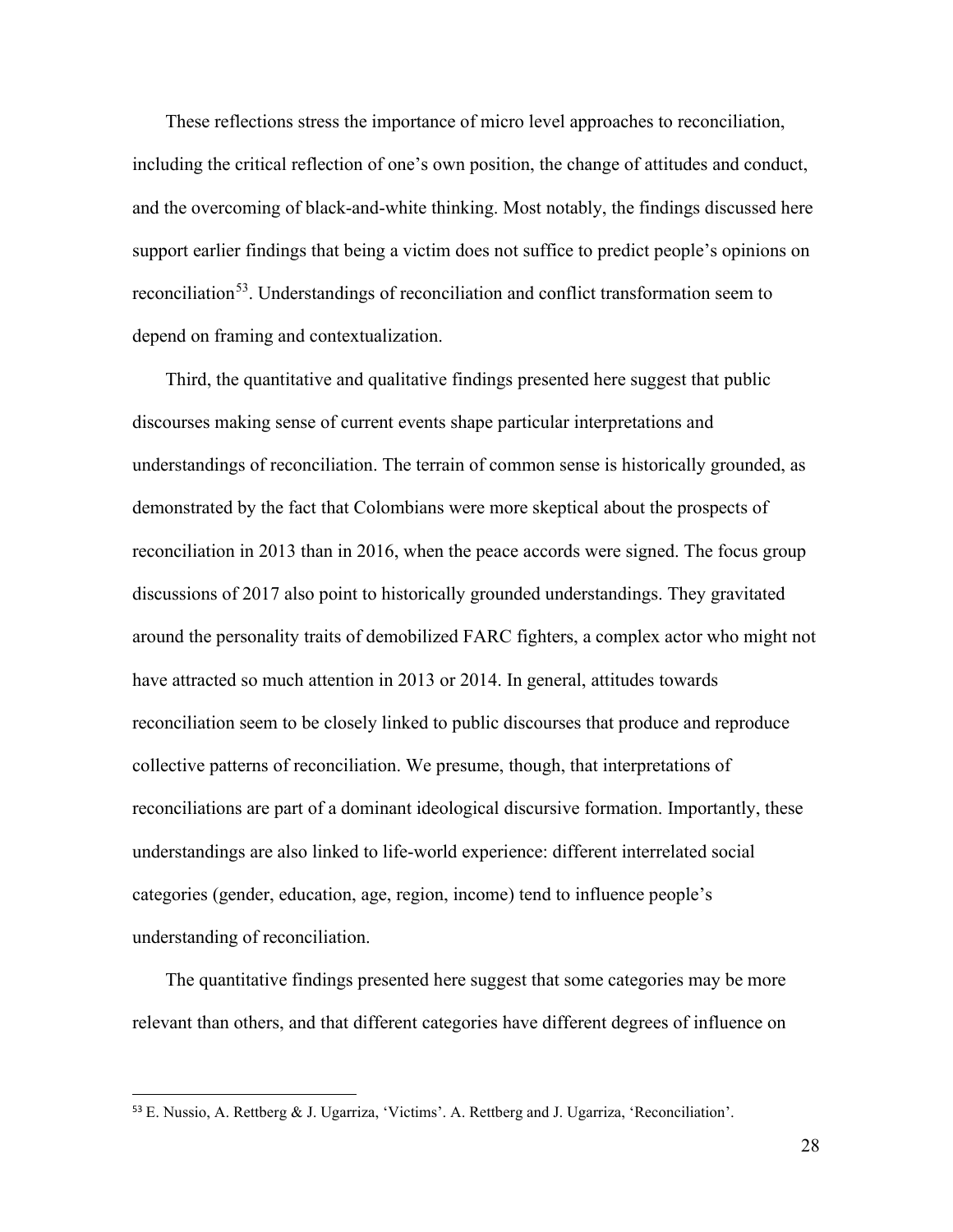different aspects of reconciliation. However, there is an urgent need for further studies to investigate influential factors such as social class, regional background, and political affiliation (see Malley-Morrison et al<sup>[54](#page-28-0)</sup>). Religion – intertwined with other factors – certainly has strong effects, but we need more non-directive research on that. A recent qualitative study by Castrillón-Guerrero et al.<sup>[55](#page-28-1)</sup>, based on focus groups with victims of displacement currently living in Soacha, who were asked to discuss apologies, reconciliation and justice, revealed the importance of religion. Participants' perceptions were shaped by religious beliefs, and God was perceived as a main actor and facilitator of reconciliation. As this example demonstrates, qualitative studies serve as the first pieces of the puzzle, generating deep insights into selected aspects of reconciliation, but they require further complements.

Fourth, two aspects run counter to conventional wisdom that treats collective memory and transitional justice institutions as key factors influencing the prospects of reconciliation. As demonstrated above, evidence is rather slim. While the role of memory is unclear<sup>[56](#page-28-2)</sup>, institutions seem to have a mixed impact on reconciliation. While the qualitative study points to a more normative approach to transitional justice (social justice), the quantitative portion of this paper reveals people´s expectations that "regular" state institutions (such as health, education, and pensions) shall lead compensation of victims and punishment of perpetrators. This sometimes even paternalistic view of the state, which is expected to hand out justice and material reparation and which is similar to other Latin

<span id="page-28-0"></span><sup>54</sup> Kathleen Malley-Morrison, Andrea Mercurio and Gabriel Twose, *International Handbook of Peace and Reconciliation* (New York: Springer Verlag, 2013).

<span id="page-28-2"></span><span id="page-28-1"></span><sup>55</sup> Laura Castrillón-Guerrero, Vanessa Riveros Fiallo, María-Luisa Knudsen, Wilson López López, Andrea Correa-Chica and Juan Gabriel Castañeda Polanco, 'Comprensiones de perdón, reconciliación y justicia en víctimas de desplazamiento forzado en Colombia', *Revista de Estudios Sociales*, no.63 (2018): 84-98. <sup>56</sup> For the schism between institutional offer and people's expectations, see A. Rettberg and J. Ugarriza,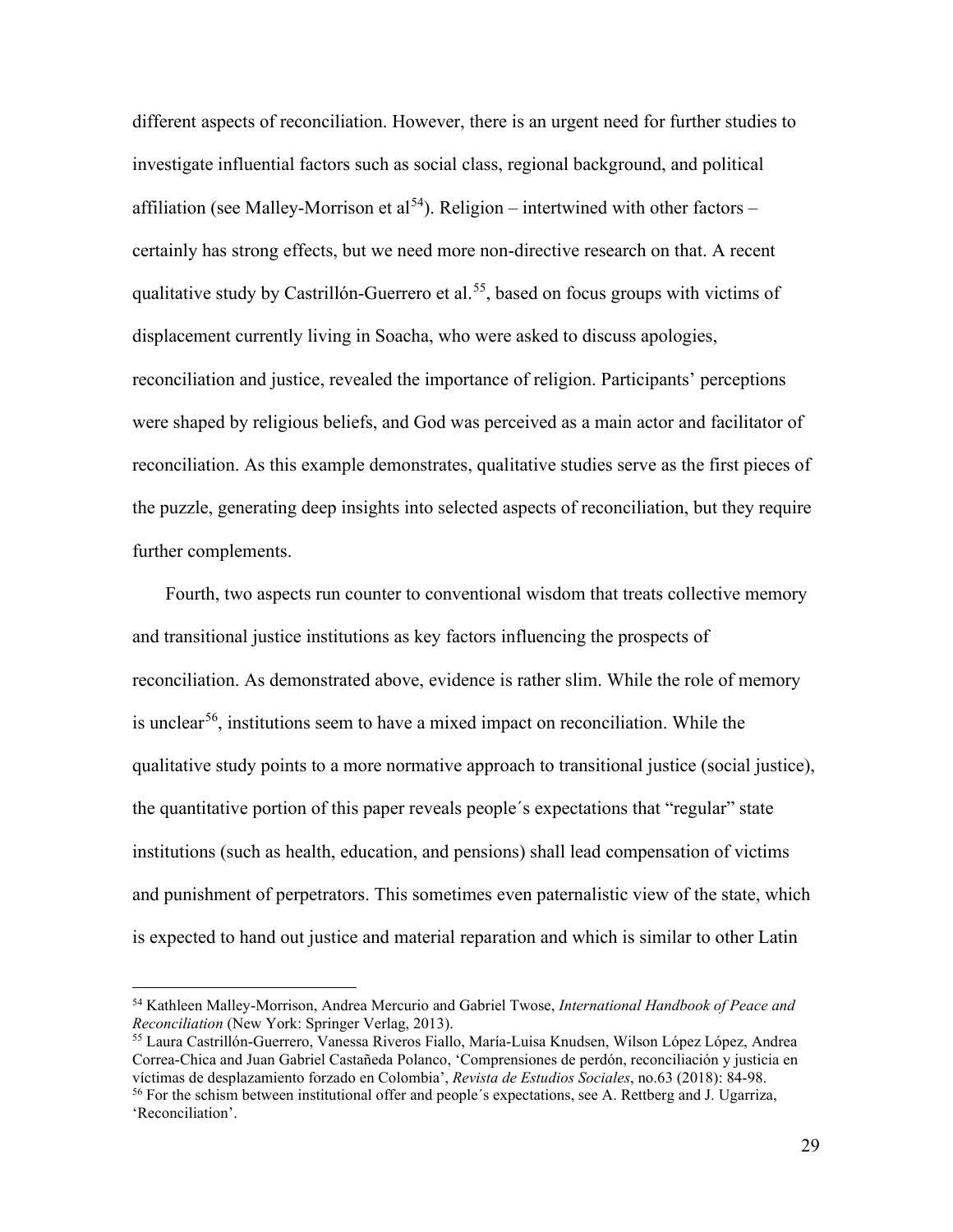American contexts, stands in stark contrast with more substantial perspectives of citizen agency and autonomy in the process of healing social wounds and (re-)establishing relations across social divides.

Fifth, our findings underscore the need for mixed-methods approaches and data integration. In general, methods of data gathering have a strong influence on what can be said and how issues are framed. The quantitative survey discussed above mirrors a limited view on Colombian violence(s) and reconciliation, with the latter being defined as reconciliation between citizens and demobilized fighters. Because the survey questions do not consider historical depth, diverse forms of violence(s), and ambivalent actors, much of the complexity of the issue is lost. There is a recurrent bias in data collection tending to freeze conflict identities in time (relevant for victims and perpetrators) and to promote a dichotomous view of both identities as opposing dyads. On the other hand, exploratory studies are not representative, and the participants' views might not be typical for the social group or population. The initial stimulus of the focus group discussions might have framed the results in important ways, and it is difficult to avoid setting a frame in advance. More research is needed to see if the core issues come up again and again in different social, spatial and temporal contexts. These methodological issues should be addressed in future studies on reconciliation, seeking to integrate quantitative and qualitative data.

## **Conclusions**

The Colombian case clearly demonstrates the need to talk about reconciliation, as there is sufficient evidence of the profound legacies of conflict for society. At the same time, the case also shows that conflict experience alone is not sufficient to understand what

30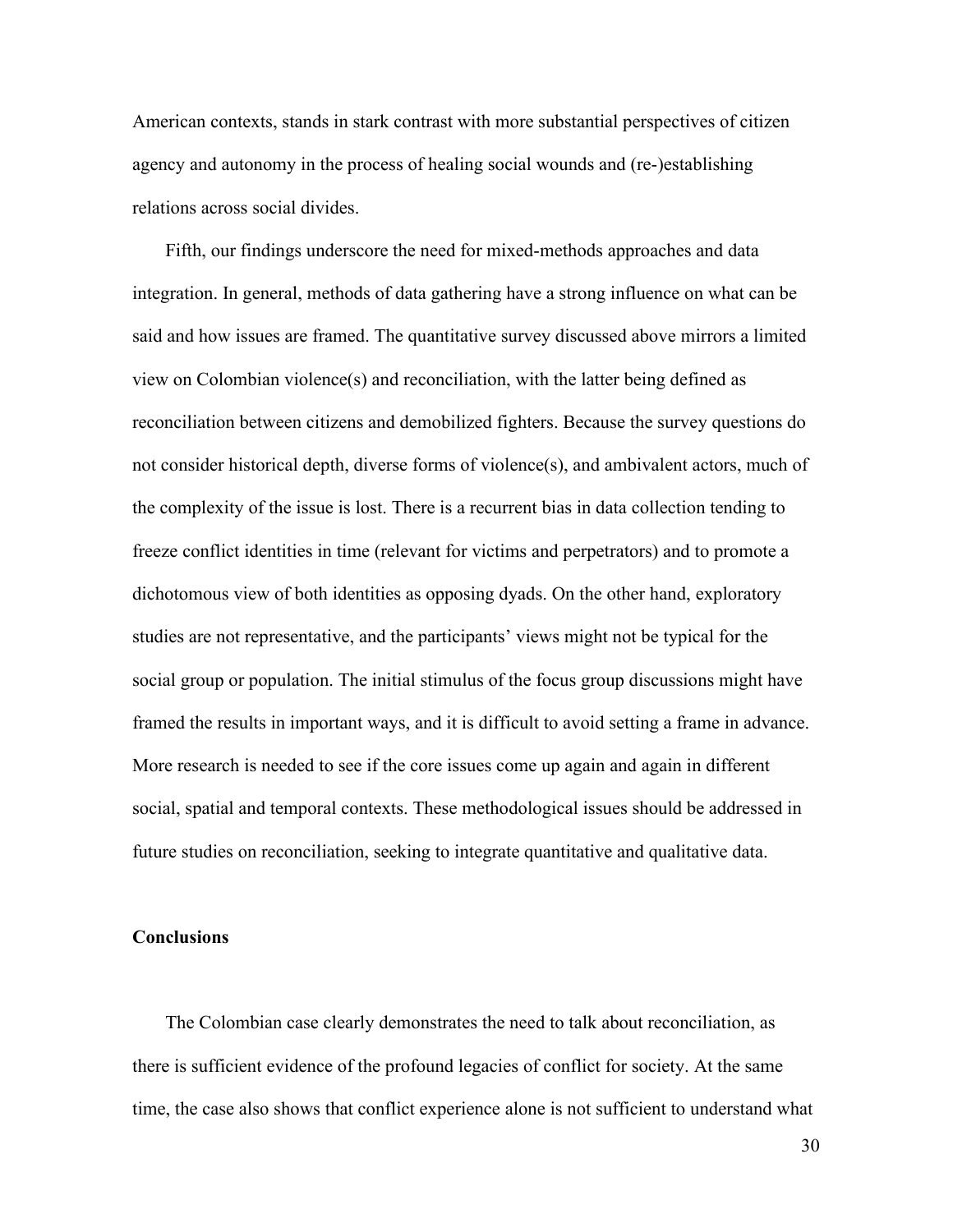people expect of reconciliation. As a result, this article has pointed at our conceptual and methodological shortcomings in the way we tend to understand reconciliation: we need to know why 'reconciliation' is important for whom, and we have to disentangle various understandings of reconciliation.

The results outlined above testify to the advantage of integrating approaches that explore people's perceptions, attitudes and experiences in detail with approaches that provide statistical representativeness and, therefore, a higher degree of generalizability. As we have shown in the preceding discussion, both approaches are of particular importance, and it is the combination of quantitative and qualitative data that creates a robust point of departure for generating heuristic hypotheses for future research. Our future research will concentrate on a narrowed down analysis of how different communities and social groups understand and experience reconciliation, to what extent the prospects and disposition toward reconciliation reflects specific experiences of violence and victimization, and how it intersects with other purposes such as development, democracy, and peace.

As our findings indicate, there are varieties of reconciliation, and what people perceive as reconciliation depends on diverse aspects ranging from typical demographic factors (such as wealth, gender, and education) to aspects derived from access to state services as well as to experience with conflict, both directly (as victims) and indirectly (as witnesses of decades of turmoil). These understandings are reflective of the varying scale, intensity, and complexity of local and regional conflict dynamics. Several of these factors are likely to resonate in other Latin American contexts marked by violences.

Reconciliation, widely touted as a central purpose of peacebuilding in Colombia and beyond, has turned into a prevalent catchword of public debate. However, if not supported

31